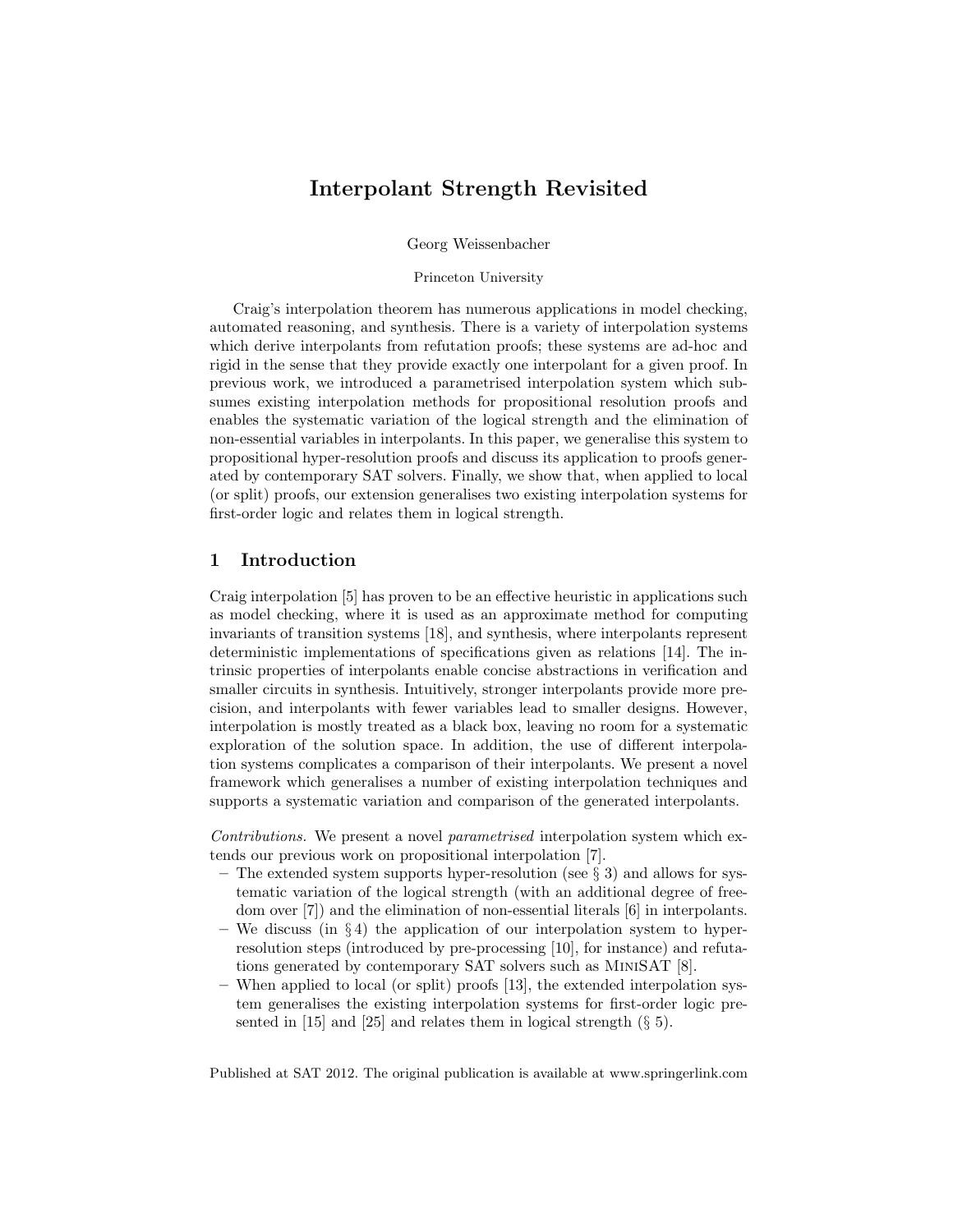#### 2 Background

This section introduces our notation  $(\S 2.1)$  and restates the main results of our previous paper on labelled interpolation systems [7] in § 2.2.

#### 2.1 Formulae and Proofs

In our setting, the term formula refers to either a propositional logic formula or a formula in standard first-order logic.

Propositional Formulae. We work in the standard setting of propositional logic over a set X of propositional variables, the logical constants  $\mathsf{T}$  and  $\mathsf{F}$  (denoting true and false, respectively), and the standard logical connectives  $\wedge$ ,  $\vee$ ,  $\Rightarrow$ , and  $\neg$  (denoting conjunction, disjunction, implication, and negation, respectively).

Moreover, let  $\text{Lit}_X = \{x, \overline{x} \mid x \in X\}$  be the set of literals over X, where  $\overline{x}$  is short for  $\neg x$ . We write var(t) for the variable occurring in the literal  $t \in \text{Lit}_X$ . clause C is a set of literals. The empty clause  $\Box$  contains no literals and is used interchangeably with  $\mathsf{F}$ . The disjunction of two clauses C and D is their union, denoted  $C \vee D$ , which is further simplified to  $C \vee t$  if D is the singleton  $\{t\}$ . propositional formula in Conjunctive Normal Form (CNF) is a conjunction of clauses, also represented as a set of clauses.

First-Order Logic. The logical connectives from propositional logic carry over into first-order logic. We fix an enumerable set of variables, function and predicate symbols over which formulae are built in the usual manner. The vocabulary of a formula A is the set of its function and predicate symbols.  $\mathcal{L}(A)$  refers to the set of well-formed formulae which can be built over the vocabulary of A.

Variables may be universally  $(\forall)$  or existentially  $(\exists)$  quantified. A formula is closed if all its variables are quantified and ground if it contains no variables. As previously, conjunctions of formulae are also represented as sets.

Given a formula A in either first-order or propositional logic, we use  $\text{Var}(A)$ to denote the set of free (unquantified) variables in A.

Inference Rules and Proofs. We write  $A_1, \dots, A_n \models A$  to denote that the formula A holds in all models of  $A_1, \ldots, A_n$  (where  $n \geq 0$ ). An inference rule

$$
\begin{array}{ccc}\nA_1 & \cdots & A_n \\
& A\n\end{array} \n\tag{1}
$$

associates zero or more *premises* (or *antecedents*)  $A_1, \ldots, A_n$  with a *conclusion* A. The inference rule (1) is sound if  $A_1, \ldots, A_n \models A$  holds. A (sound) inference system  $\mathcal I$  is a set of (sound) inference rules.

Propositional resolution, for example, is a sound inference rule stating that an assignment satisfying the clauses  $C \vee x$  and  $D \vee \overline{x}$  also satisfies  $C \vee D$ :

$$
\begin{array}{cc} C \vee x & D \vee \overline{x} \\ \hline C \vee D & \end{array} \quad \text{[Res]}
$$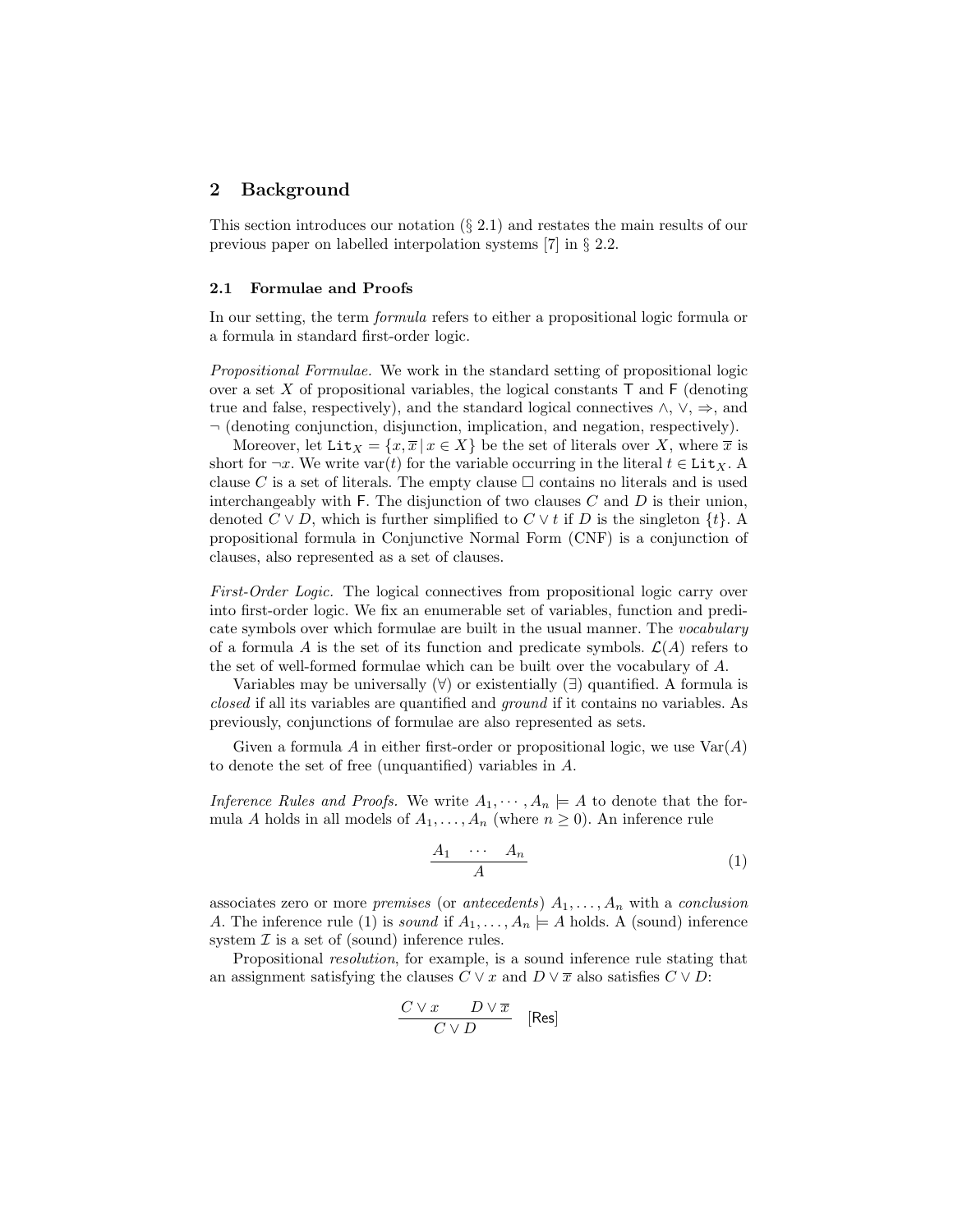The clauses  $C \vee x$  and  $D \vee \overline{x}$  are the *antecedents*, x is the *pivot*, and  $C \vee D$  is the resolvent. Res $(C, D, x)$  denotes the resolvent of C and D with the pivot x.

**Definition 1 (Proof).** A proof (or derivation) P in an inference system  $\mathcal{I}_P$  is a directed acyclic graph  $(V_P, E_P, \ell_P, \mathbf{s}_P)$ , where  $V_P$  is a set of vertices,  $E_P$  is a set of edges,  $\ell_P$  is a function mapping vertices to formulae, and  $s_P \in V_P$  is the sink vertex. An initial vertex has in-degree 0. All other vertices are internal and have in-degree  $\geq 1$ . The sink has out-degree 0. Each internal vertex v with edges  $(v_1, v), \ldots, (v_m, v) \in E_P$  is associated with an inference rule  $\text{Inf} \in \mathcal{I}_P$ , i.e.,

$$
\frac{\ell_P(v_1) \cdots \ell_P(v_m)}{\ell_P(v)} \quad [\text{Inf}].
$$

The subscripts above are dropped if clear. A vertex  $v_i$  in P is a parent of  $v_j$  if  $(v_i, v_j) \in E_P$ . A proof P is a refutation if  $\ell_P(\mathbf{s}_P) = \mathsf{F}$ . Let A and B conjunctive formulae. A refutation P is an  $(A, B)$ -refutation of an unsatisfiable formula  $A \wedge B$ if  $\ell_P (v)$  is a conjunct of A or a conjunct of B for each initial vertex  $v \in V_P$ . proof is closed (ground, respectively) if  $\ell_P (v)$  is closed (ground) for all  $v \in V_P$ .

In the following, we use the propositional resolution calculus to instantiate Definition 1.

**Definition 2 (Resolution Proof).** A resolution proof R is a proof in the inference system comprising only the resolution rule Res. Consequently,  $\ell_R$  maps each vertex  $v \in V_R$  to a clause, and all internal vertices have in-degree 2. Let  $piv_R$  be the function mapping internal vertices to pivot variables. For an internal vertex v and  $(v_1, v), (v_2, v) \in E_R$ ,  $\ell_R(v) = \text{Res}(\ell_R(v_1), \ell_R(v_2), \text{piv}_R(v)).$ 

Note that the value of  $\ell_R$  at internal vertices is determined by that of  $\ell_R$  at initial vertices and the pivot function  $piv_R$ . We write  $v^+$  for the parent of v with  $piv(v)$  in  $\ell(v^+)$  and v<sup>-</sup> for the parent with  $\neg piv(v)$  in  $\ell(v^-)$ . A resolution proof R is a resolution refutation if  $\ell_R(\mathbf{s}_R) = \Box$ .

#### 2.2 Interpolation Systems and Labelling Functions

There are numerous variants and definitions of Craig's interpolation theorem [5]. We use the definition of a *Craig-Robinson interpolant* given by Harrison [11]:

Definition 3 (Interpolant). A Craig-Robinson interpolant for a pair of formulae  $(A, B)$ , where  $A \wedge B$  is unsatisfiable, is a formula I whose free variables, function and predicate symbols occur in both A and B, such that  $A \Rightarrow I$ , and  $B \Rightarrow \neg I$  holds.

Craig's interpolation theorem guarantees the existence of such an interpolant for unsatisfiable pairs of formulae  $(A, B)$  in first order logic. Consequently, it also holds in the propositional setting, where the conditions of Definition 3 reduce to  $A \Rightarrow I, B \Rightarrow \neg I$ , and  $\text{Var}(I) \subseteq \text{Var}(A) \cap \text{Var}(B)$ .

Numerous techniques to construct interpolants have been proposed (c.f. § 6). In particular, there is a class of algorithms that derive interpolants from proofs;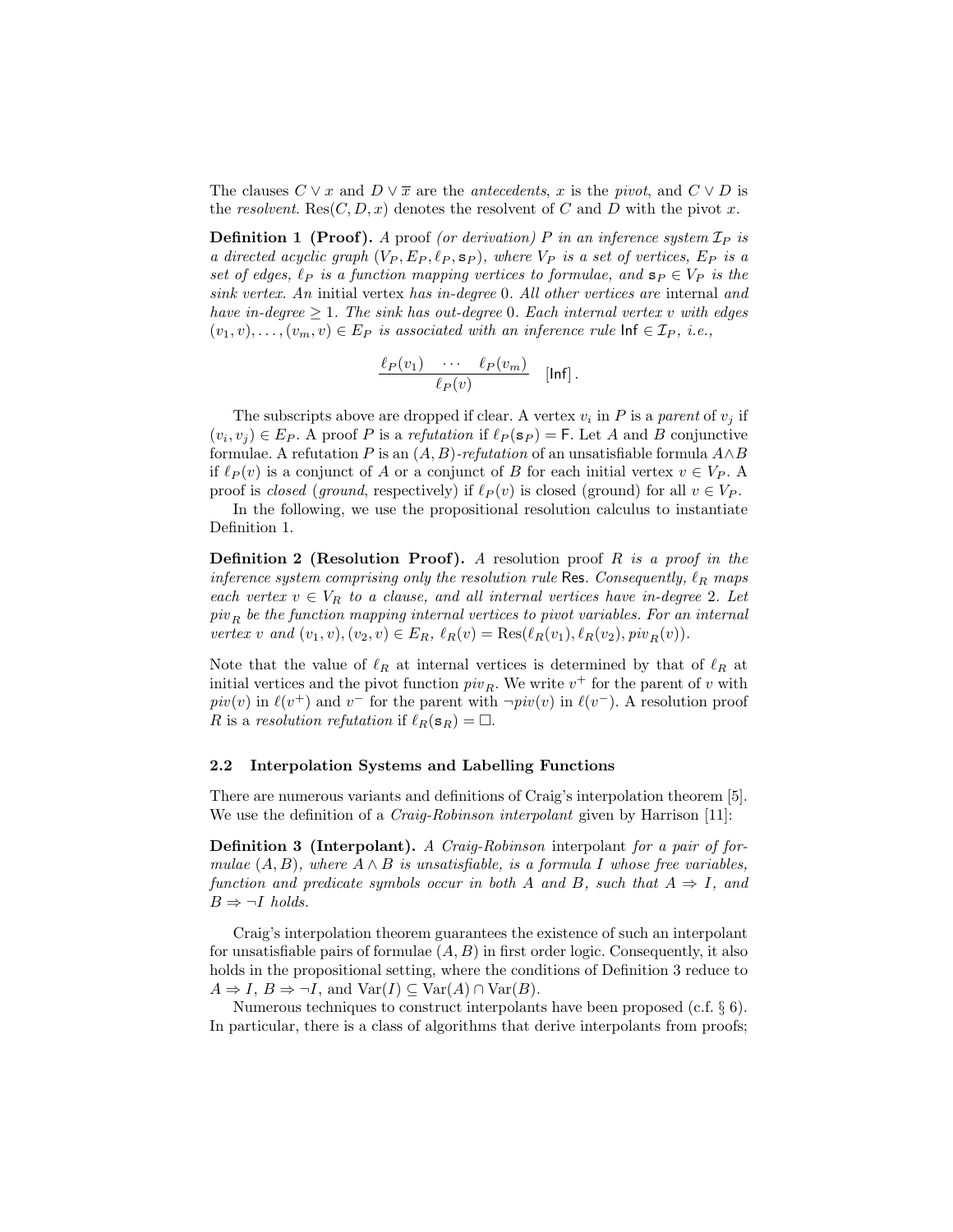the first such algorithm for the sequent calculus is present in Maehara's constructive proof [17] of Craig's theorem. In this paper, we focus on interpolation systems that construct an interpolant from an  $(A, B)$ -refutation by mapping the vertices of a resolution proof to a formula called the partial interpolant.

Formally, an interpolation system Itp is a function that given an  $(A, B)$ refutation R yields a function, denoted  $\text{ltp}(R, A, B)$ , from vertices in R to formulae over  $\text{Var}(A) \cap \text{Var}(B)$ . An interpolation system is *correct* if for every  $(A, B)$ -refutation R with sink **s**, it holds that  $\text{ltp}(R, A, B)(s)$  is an interpolant for  $(A, B)$ . We write  $\text{ltp}(R)$  for  $\text{ltp}(R, A, B)(s)$  when A and B are clear. Let v be a vertex in an  $(A, B)$ -refutation R. The pair  $(\ell(v), \text{ltp}(R, A, B)(v))$  is an annotated clause and is written  $\ell(v)$  [**Itp** $(R, A, B)(v)$ ] in accordance with [19].

In the following, we review the labelled interpolation systems we introduced in [7]. This approach generalises several existing propositional interpolation systems presented by Huang  $[12]$ , Krajíček  $[16]$  and Pudlák  $[21]$ , and McMillan  $[18]$ . A distinguishing feature of a labelled interpolation system is that it assigns an individual label  $c \in \{\perp, a, b, ab\}$  to *each literal* in the resolution refutation.

**Definition 4 (Labelling Function).** Let  $(S, \square, \square)$  be the lattice below, where  $S = \{\perp, \text{a}, \text{b}, \text{ab}\}\$ is a set of symbols and  $\sqsubseteq$ ,  $\sqcap$  and  $\sqcup$  are defined by the Hasse diagram to the right. A labelling function  $L_R : V_R \times \text{Lit} \rightarrow S$  for a refutation R over a set of literals Lit satisfies that for all  $v \in V_R$  and  $t \in$  Lit:

- 1.  $L_R(v, t) = \perp \text{ iff } t \notin \ell_R(v)$
- 2.  $L_R(v,t) = L_R(v_1,t) \sqcup \cdots \sqcup L_R(v_m,t)$  for an internal vertex v, its parents  $\{v_1, \dots, v_m\}$ , and literal  $t \in \ell_R(v)$ .



Due to condition (2) above, the labels of literals at initial vertices completely determine the labelling function for literals at internal vertices. The following condition ensures that a labelling function respects the *locality* of a literal  $t$ with respect to  $(A, B)$ . A literal t is A-local and therefore labelled a if var $(t) \in$  $Var(A) \setminus Var(B)$ . Conversely, t is B-local and therefore labelled b if var(t) ∈  $Var(B) \setminus Var(A)$ . Literals t for which  $var(t) \in Var(A) \cap Var(B)$  are shared and can be labelled a, b, or ab (which generalises existing interpolation systems).

**Definition 5 (Locality).** A labelling function for an  $(A, B)$ -refutation R preserves locality if for any initial vertex v and literal t in R 1. a  $\sqsubseteq L(v, t)$  implies that var(t)  $\in$  Var(A), and

2.  $b \sqsubseteq L(v, t)$  implies that  $var(t) \in Var(B)$ .

subscript  $L$  is omitted if clear from the context.

For a given labelling function  $L$ , we define the downward *projection* of a clause at a vertex v with respect to  $\mathsf{c} \in \mathcal{S}$  as  $\ell(v)|_{\mathsf{c},L} \stackrel{\text{def}}{=} \{t \in \ell(v) | L(v, t) \sqsubseteq \mathsf{c}\}.$ and the upward projection  $\ell(v)\restriction_{\mathsf{c},L}$  as  $\ell(v)\restriction_{\mathsf{c},L} \stackrel{\text{def}}{=} \{t \in \ell(v) \mid \mathsf{c} \sqsubseteq L(v, t)\}.$  The

Definition 6 (Labelled Interpolation System for Resolution). Let L be a locality preserving labelling function for an  $(A, B)$ -refutation R. The labelled interpolation system  $\text{ltp}(L)$  maps vertices in R to partial interpolants as follows: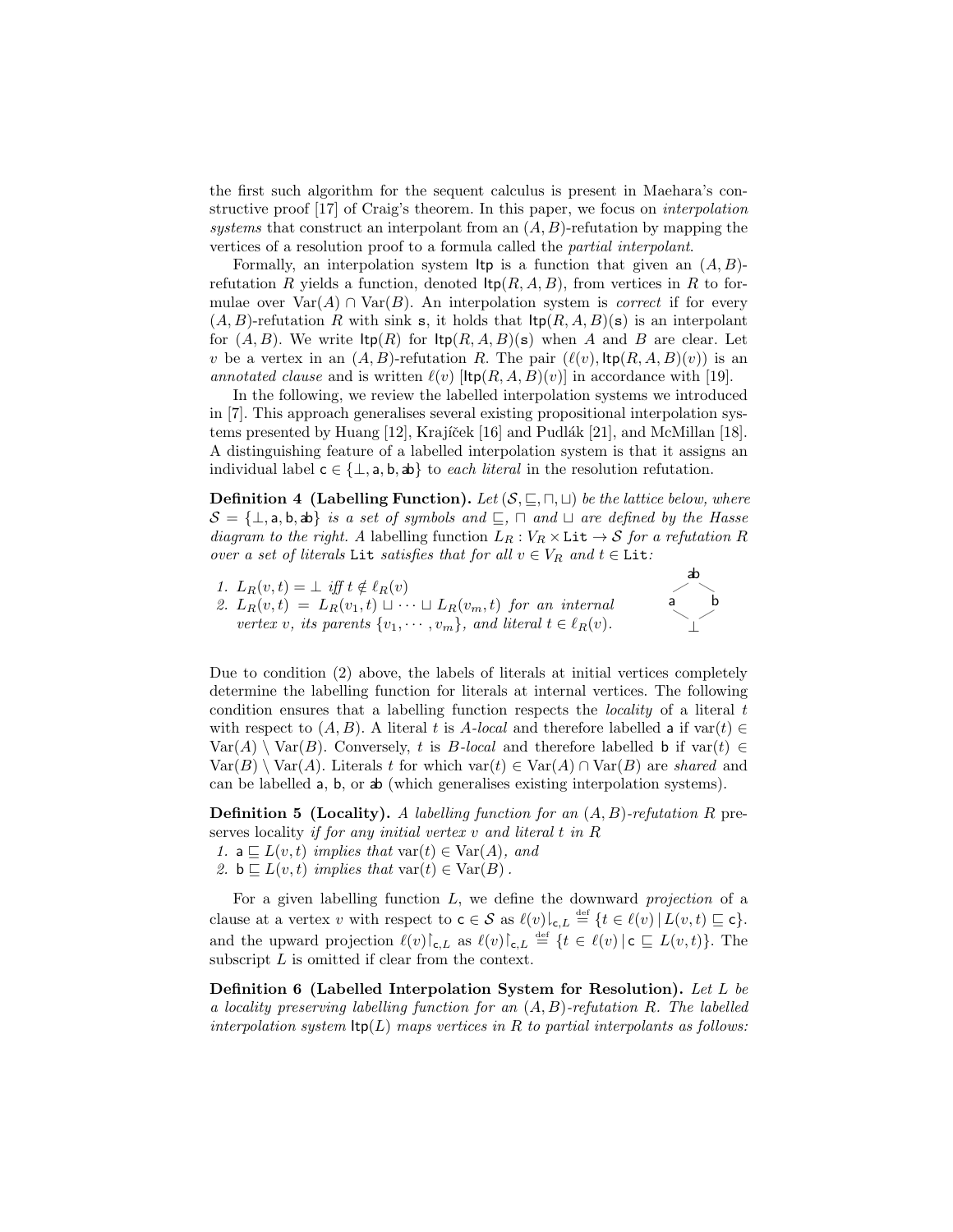For an initial vertex v with  $\ell(v) = C$ (A-clause)  $\overline{C \ [C|_{\mathbf{b}}}$  if  $C \in A$  (B-clause)  $\overline{C \ [-(C|_{\mathbf{a}})]}$  if  $C \in B$ For an internal vertex v with  $piv(v) = x$ ,  $\ell(v^+) = C_1 \vee x$  and  $\ell(v^-) = C_2 \vee \overline{x}$  $C_1 \vee x \quad [I_1] \qquad C_2 \vee \overline{x} \quad [I_2]$  $C_1 \vee C_2$  [I<sub>3</sub>]  $(A\text{-Res})$  if  $L(v^+,x) \sqcup L(v^-, \overline{x}) = \mathsf{a}, \ I_3 \stackrel{\text{def}}{=} I_1 \vee I_2$  $(AB\text{-}Res)$  if  $L(v^+,x) \sqcup L(v^-, \overline{x}) =$  ab,  $I_3 \stackrel{\text{def}}{=} (x \vee I_1) \wedge (\overline{x} \vee I_2)$  $(B\text{-}\mathrm{Res})$  if  $L(v^+,x) \sqcup L(v^-, \overline{x}) = \mathsf{b}, \ I_3$  $I_1 \wedge I_2$ 

Labelling functions provide control over the interpolants constructed from a resolution proof. Firstly, labelled interpolation systems support the elimination of non-essential (peripheral [24], respectively) variables from interpolants  $[6]$ . Secondly, labelled interpolation systems – and their respective interpolants – are ordered by logical strength. A labelled interpolation system  $\text{ltp}(L)$  is *stronger* than  $\text{ltp}(L')$  if for all refutations R,  $\text{ltp}(L, R) \Rightarrow \text{ltp}(L', R)$ . The partial order  $\preceq$ on labelling functions (first introduced in [7]) guarantees an ordering in strength:

**Definition 7 (Strength Order).** We define the total order  $\preceq$  on the lattice  $S = \{\perp, \text{a}, \text{b}, \text{ab}\}\$ as  $\text{b} \preceq \text{ab} \preceq \text{a} \preceq \perp$  (c.f. the Hasse diagram to the right). Let L and L' be labelling functions for an  $(A, B)$ -refutation R. The function L is stronger than L', denoted  $L \preceq L'$ , if for all  $v \in V_R$  and  $t \in \ell(v)$ ,  $L(v,t) \preceq L'(v,t).$ b ab a ⊥

Theorem 2 in [7] shows that if  $L$  is a stronger labelling function than  $L'$ , the interpolant obtained from  $\text{ltp}(L)$  logically implies the one obtained from  $\text{ltp}(L')$ .

### 3 Interpolation for Hyper-Resolution

In this section, we extend labelled interpolation systems to a richer inference system, in particular, the inference system comprising (propositional) hyperresolution [22]. Hyper-resolution is a condensation of a derivation consisting of several resolutions and avoids the construction of intermediate clauses. Hyperresolution has several applications in propositional satisfiability checking, such as pre-processing [10] of formulae or as an integral part of the solver (e.g., [2]).

Positive hyper-resolution combines a single clause (called the *nucleus*) containing *n* negative literals  $\overline{x}_1, \ldots, \overline{x}_n$  and *n* satellite clauses each of which contains one of the corresponding non-negated literals  $x_i$  (where  $1 \leq i \leq n$ ):

satellites z }| { (C<sup>1</sup> ∨ x1) · · · (C<sup>n</sup> ∨ xn) nucleus z }| { (x<sup>1</sup> ∨ · · · ∨ x<sup>n</sup> ∨ D) W<sup>n</sup> <sup>i</sup>=1 C<sup>i</sup> ∨ D [HyRes]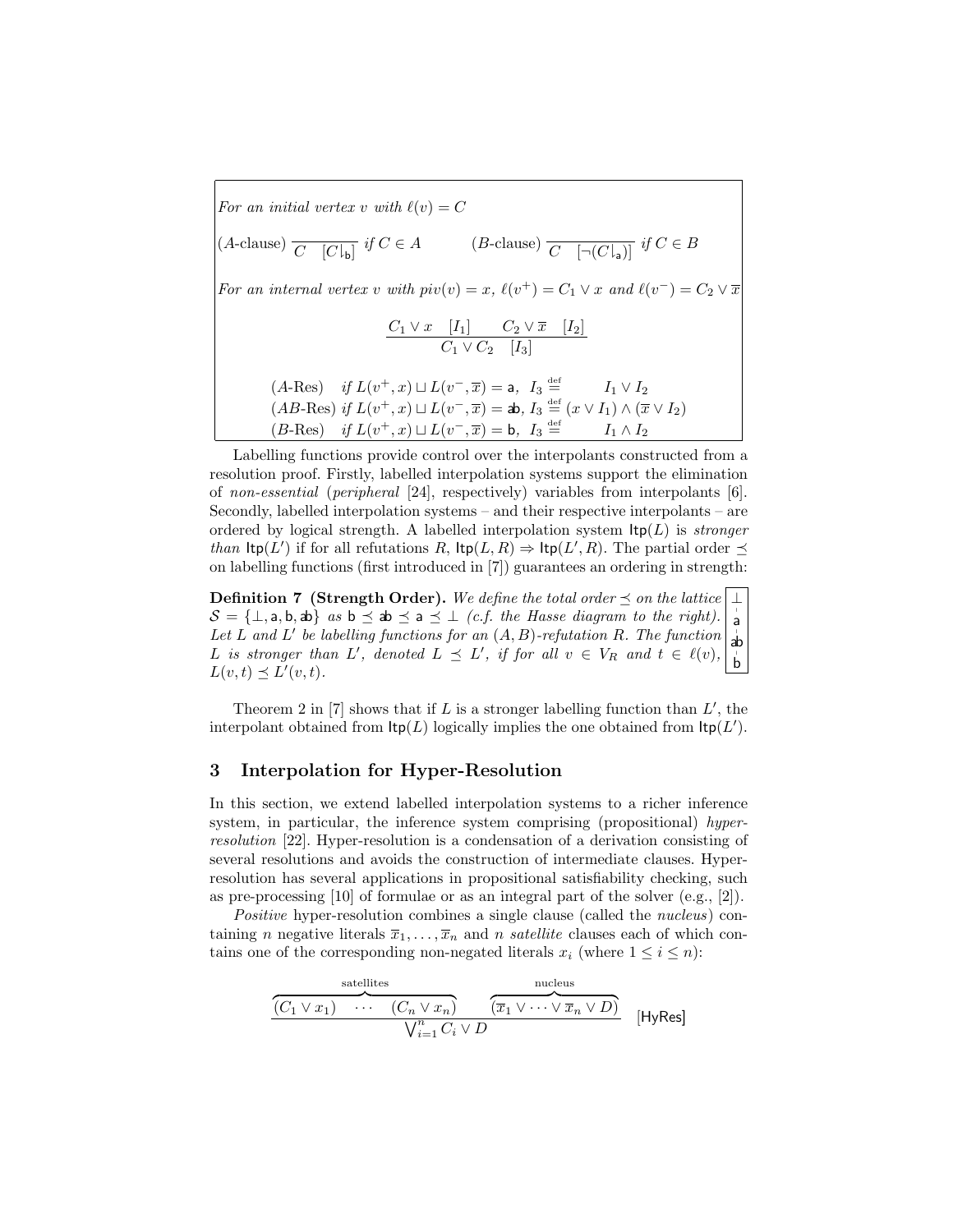In negative hyper-resolution the rôles of  $x_i$  and  $\overline{x}_i$  are exchanged.

**Definition 8 (Hyper-Resolution Proof).** A hyper-resolution proof R is a proof using only the inference rule HyRes. Accordingly,  $\ell_R$  maps each vertex  $v \in V_R$  to a clause, and all internal vertices have in-degree  $\geq 2$ . Each internal vertex v has  $n \geq 1$  parents  $v_1^+, \ldots, v_n^+$  such that  $\ell_R(v_i^+) = C_i \vee x_i$  and one parent  $v^-$  with  $\ell_R(v^-) = \overline{x}_1 \vee \cdots \vee \overline{x}_n \vee D$ , and consequently,  $\ell_R(v) = \bigvee_{i=1}^n C_i \vee D$ .

The definition of labelling functions (Definition 4) readily applies to hyperresolution proofs. Note that  $\preceq$  is not a total order on labelling functions. Lemma 1 (a generalisation of Lemma 3 in [7] to hyper-resolution proofs) enables a comparison of labelling functions based solely on the values at the initial vertices.

**Lemma 1.** Let L and L' be labelling functions for an  $(A, B)$ -refutation R. If  $L(v,t) \preceq L'(v,t)$  for all initial vertices v and literals  $t \in \ell(v)$ , then  $L \preceq L'$ .

The following definition provides a labelled interpolation system for hyperresolution proofs.

Definition 9 (Labelled Interpolation System for Hyper-Resolution). Let L be a locality preserving labelling function for an  $(A, B)$ -refutation R, where R is a hyper-resolution proof. The labelled interpolation system  $\text{ltp}(L)$  maps vertices in  $R$  to partial interpolants as defined below.<sup>1</sup>

For an initial vertex v with  $\ell(v) = C$ (A-clause)  $\overline{C \ [C|_b]}$  if  $C \in A$  (B-clause)  $\overline{C \ [-(C|_a)]}$  if  $C \in B$ For an internal vertex v with predecessors  $\{v_1^+, \ldots, v_n^+, v^-\}$  (where  $n \geq 1$ ) with  $\ell(v_i^+) = (C_i \vee x_i)$ , for  $1 \leq i \leq n$ , and  $\ell(v^-) = (D \vee \overline{x}_1 \vee \cdots \vee \overline{x}_n)$  $C_1 \vee x_1 \quad [I_1] \qquad \cdots \qquad C_n \vee x_n \quad [I_n] \qquad \overline{x}_1 \vee \cdots \vee \overline{x}_n \vee D \quad [I_{n+1}]$  $\sqrt[n]{\sum_{i=1}^{n} C_i \vee D}$  [I]  $(A\text{-HyRes})\quad\textit{if $\forall i\in\{1..n\} \,\,. \, L(v_i^+,x_i) \sqcup L(v^-, \overline{x}_i)=\textsf{a},\;\; I\stackrel{\text{def}}{=} \bigvee_{i=1}^{n+1} I_i$}$  $(AB\text{-}Hy\text{Res})$  if  $\forall i \in \{1..n\}$ .  $L(v_i^+, x_i) \sqcup L(v^-, \overline{x}_i) = \text{ab}$ , 1.)  $I \stackrel{\text{def}}{=} \bigwedge_{i=1}^{n} (x_i \vee I_i) \wedge (I_{n+1} \vee \bigvee_{i=1}^{n} \overline{x}_i), \quad \text{or}$ 2.)  $I \stackrel{\text{def}}{=} \bigvee_{i=1}^{n} (\overline{x}_i \wedge I_i) \vee (I_{n+1} \wedge \bigwedge_{i=1}^{n} x_i)$  $(B\text{-HyRes})$   $if \forall i \in \{1..n\}$ ,  $L(v_i^+, x_i) \sqcup L(v^-, \overline{x}_i) = \mathsf{b}, \ I \stackrel{\text{def}}{=} \bigwedge_{i=1}^{n+1} I_i$ 

The system can be easily extended to *negative* hyper-resolution. In fact, Itp can be generalised by replacing the variables  $x_1, \ldots, x_n$  in the definition with

 $1$  Note that unlike the interpolation system for ordinary resolution proofs presented in Definition 6, Itp is not total for hyper-resolution proofs (see discussion in  $\S 4$ ).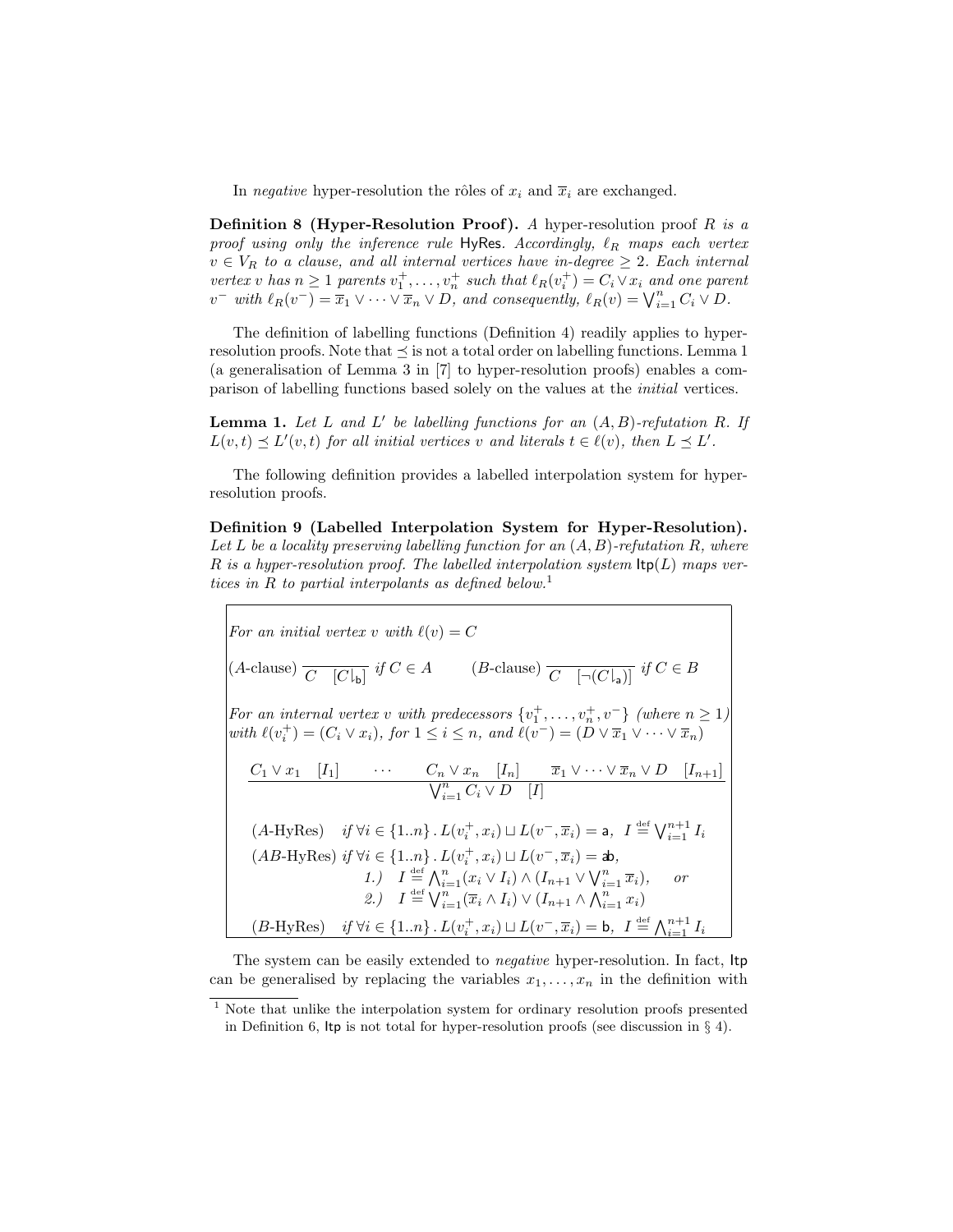literals  $t_1, \ldots, t_n$ , since the proofs of our theorems below are not phase-sensitive. We avoid this generalisation to simplify the presentation.

Note that the interpolation system leaves us a choice for internal nodes  $AB-HyRes$ . We will use  $ltp_1$  ( $ltp_2$ , respectively) to refer to the interpolation system that always chooses case 1 (case 2, respectively). Note furthermore that Definition 6 and Definition 9 are equivalent in the special case where  $n = 1$ .

Before we turn to the correctness of our novel interpolation system, we point out the limitation stated in Footnote 1. There are labelling functions  $L$  and proofs R for which the function  $\text{ltp}(L, R)$  is not total. This restriction is imposed by the case split in Definition 9 which requires the pivots of the hyper-resolution step to be uniformly labelled. We address this issue in § 4 and present a provisional conditional correctness result.

**Theorem 1 (Correctness).** For any  $(A, B)$ -refutation R (where R is a hyperresolution proof) and locality preserving labelling function L,  $\text{ltp}(L, R)$  (if defined) is an interpolant for  $(A, B)$ .

The proof<sup>2</sup> of Theorem 1 establishes that for each vertex  $v \in V_R$  with  $\ell_R(v) =$ C and  $I = \text{ltp}(L, R)(v)$ , the following conditions hold:

- $A \wedge \neg (C \upharpoonright_{\mathsf{a},L}) \Rightarrow I,$
- $B \wedge \neg (C|_{\mathbf{b},L}) \Rightarrow \neg I$ , and

 $- \text{Var}(I) \subseteq \text{Var}(A) \cap \text{Var}(B).$ 

For  $\ell_R(s) = \Box$ , this establishes the correctness of the system.

We emphasise that Theorem 1 does not constrain the choice for the case AB– $HyRes$ . Since both  $\mathsf{ltp}_1(L, R)$  and  $\mathsf{ltp}_2(R, L)$  satisfy the conditions above, this choice does not affect the correctness of the interpolation system. In fact, it is valid to *mix* both systems by defining a choice function  $\chi : V_R \to \{1,2\}$ which determines which interpolation system is chosen at each internal node. We use  $\text{ltp}_{\mathcal{V}}(L, R)$  to denote the resulting interpolation system. This modification, however, may have an impact on the logical strength of the resulting interpolant.

**Theorem 2.** Let the hyper-resolution proof R be an  $(A, B)$ -refutation and L be a locality preserving labelling function. Moreover, let  $\text{ltp}_{\mathcal{L}}(L, R)$  and  $\text{ltp}_{\mathcal{L}'}(L, R)$  be labelled interpolation systems (defined for  $L, R$ ) with the choice functions  $\chi$  and  $\chi'$ , respectively. Then  $\text{ltp}_{\chi}(L,R) \Rightarrow \text{ltp}_{\chi'}(L,R)$  if  $\chi(v) \leq \chi'(v)$  for all internal vertices  $v \in V_R$ .

*Proof sketch:* This follows (by structural induction over  $R$ ) from

$$
(\bigwedge_{i=1}^{n} (x_i \vee I_i) \wedge (I_{n+1} \vee \bigvee_{i=1}^{n} \overline{x}_i)) \Rightarrow (\bigvee_{i=1}^{n} (\overline{x}_i \wedge I_i) \vee (I_{n+1} \wedge \bigwedge_{i=1}^{n} x_i)). \qquad \blacksquare
$$

Note that the converse implication does not hold; a simple counterexample for an internal vertex with  $n = 2$  is the assignment  $x_1 = x_2 = F$ ,  $I_1 = T$ , and  $I_2 = I_3 = F$ .

The final theorem in this section extends the result of Theorem 2 in [7] to hyper-resolution proofs:

<sup>2</sup> All proofs can be found in the Appendix.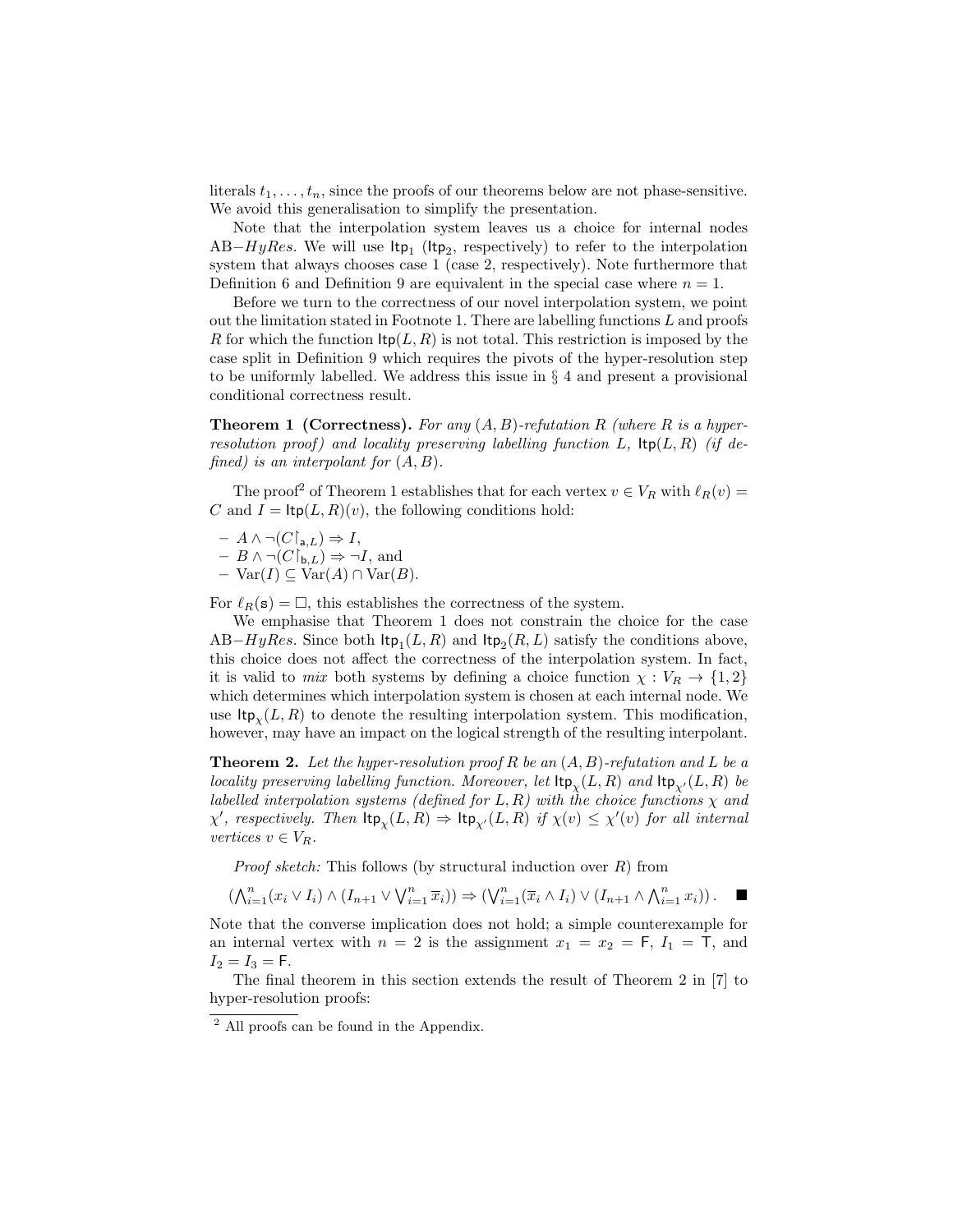**Theorem 3.** If L and L' are labelling functions for an  $(A, B)$ -refutation R (R being a hyper-resolution proof) and  $L \preceq L'$  such that  $\mathsf{ltp}_i(L,R)$  as well as  $\mathsf{ltp}_i(L',R)$  are defined, then  $\mathsf{ltp}_i(L,R) \Rightarrow \mathsf{ltp}_i(L',R)$  (for a fixed  $i \in \{1,2\}$ ).

The proof of Theorem 3, is led by structural induction over  $R$ . For any vertex v in R, let  $I_v$  and  $I'_v$  be the partial interpolants due to  $\mathsf{ltp}_i(L, R)$  and  $\mathsf{ltp}_i(L', R)$ , respectively. We show that  $I_v \Rightarrow I'_v \vee \{t \in \ell_R(v) \mid L(v, t) \sqcup L'(v, t) = \mathbf{a} \}$  for all vertices v, establishing  $I_v \Rightarrow I'_v$  for the sink to show that  $\mathsf{ltp}_i(L, R) \Rightarrow \mathsf{ltp}_i(L', R)$ .

Theorems 2 and 3 enable us to fine-tune the strength of interpolants, since the sets of all labelling and choice functions ordered by  $\leq$  and  $\leq$ , respectively, form complete lattices (c.f. [7, Theorem 3]). Finally, we remark that the Theorems 2 and 3 are orthogonal. The former fixes the labelling function L, whereas the latter fixes the choice function  $\chi$ .

### 4 Hyper-Resolution and Resolution Chains

Contemporary proof-logging SAT solvers typically generate compacted proofs. MiniSAT [8], for example, discards all intermediate resolvents generated during the construction of a conflict clause and retains only resolution chains.

**Definition 10 (Chain).** A (resolution) chain of length n is a tuple consisting of an input clause  $D_0$  and an ordered sequence of clause-pivot pairs  $\langle C_i, x_i \rangle$  (where  $1 \leq i \leq n$ ). The final resolvent  $D_n$  of a resolution chain is defined inductively  $as D_i = \text{Res}(D_{i-1}, C_i, x_i).$ 

If  $D_0$  is a nucleus and  $C_1, \ldots, C_n$  are suitable satellites, the chain can be replaced by a hyper-resolution step if its conclusion  $D_n$  satisfies the HyRes rule. In general, this may not be the case: in the presence of merge literals [1], the final resolvent of a chain may depend on the order of the ordinary resolution steps. For example, the chain  $(\{\overline{x}_1, x_2\}, \{\{\overline{x}_2\}, x_2\}, \{\{x_1, x_2\}, x_1\})$  yields the resolvent  ${x_2}$ , whereas swapping the clause-pivot pairs leads to the resolvent  $\Box$ . This is because the literal  $x_2$  is re-introduced after being eliminated in the original chain, while it is merged and eliminated once and for all in the modified chain.

In the absence of merge literals, this issue does not arise. The following definition is a generalisation of *merge-free* edges (c.f. [7,  $\S$  5.1]) to chains.

Definition 11 (Strongly Merge-Free). A chain

 $(D_0, [\langle t_1 \vee C_1, \operatorname{var}(t_1) \rangle, \ldots, \langle t_n \vee C_n, \operatorname{var}(t_n) \rangle])$ 

is strongly merge-free if  $\{\bar{t}_1, \cdots, \bar{t}_n\} \cap C_i = \emptyset$  for all  $1 \leq i \leq n$ .

Strongly merge-free chains are insensitive to changes in the order of the resolution steps in the sense that any permutation of the clause-pivot sequence still represents a valid resolution proof (an immediate consequence of [7, Lemma 4) with the final resolvent  $(D_0 \setminus \{\overline{t}_1, \ldots, \overline{t}_n\}) \vee \bigvee_{i=1}^n C_i$ . This property is stronger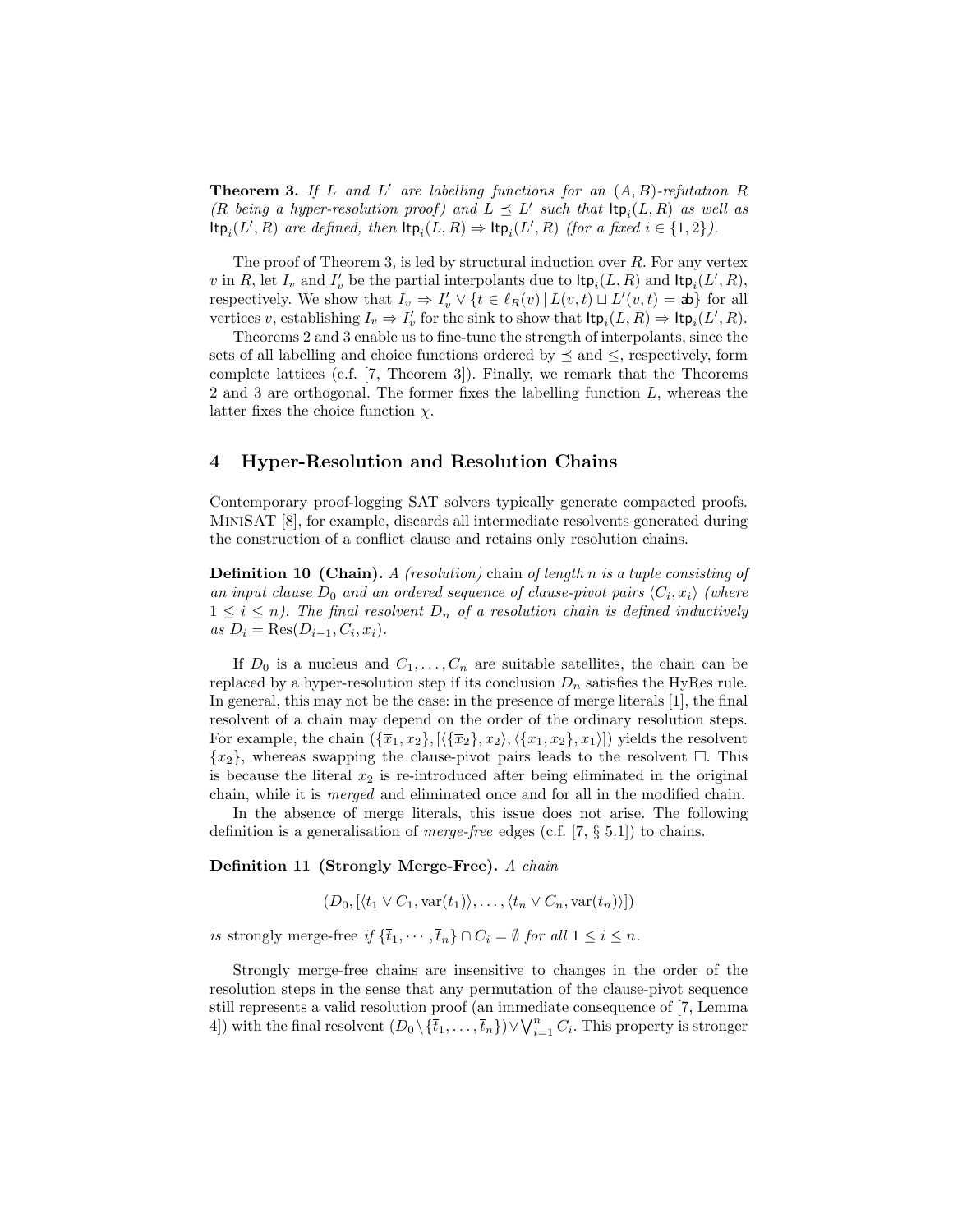than just requiring that the sequence of resolution steps defined by a chain contains no merge literals; it demands that  $\{\bar{t}_0, \ldots, \bar{t}_n\} \subseteq D_0$ .<sup>3</sup>

Corollary 1. Any strongly merge-free chain

$$
(\overline{x}_1 \vee \cdots \vee \overline{x}_n \vee D_0, [\langle x_1 \vee C_1, x_1 \rangle, \ldots, \langle x_n \vee C_n, x_n \rangle])
$$

corresponds to a hyper-resolution step

$$
\frac{(C_1 \vee x_1) \cdots (C_n \vee x_n)}{\bigvee_{i=1}^n C_i \vee D} \cdot \frac{(\overline{x}_1 \vee \cdots \vee \overline{x}_n \vee D)}{\bigvee_{i=1}^n C_i \vee D}.
$$

Consequently, Definition 11 provides a sufficient (but not necessary) condition for replacing chains with hyper-resolution steps. We emphasise that Corollary 1 can be generalised by replacing the variables  $x_1, \ldots, x_n$  in the respective definitions with literals  $t_1, \ldots, t_n$  (c.f. § 3).

By definition, a single chain can be split into two consecutive chains, with the final resolvent of the first acting as the input clause of the second, without affecting the final result. Therefore, chains that are not merge-free can be split repeatedly until the resulting sub-sequences become strongly merge-free.

A further incentive for splitting is to enable interpolation. By splitting hyperresolution steps whose literals are not uniformly labelled (recall the remark in § 3) we can always generate a labelled refutation for which Itp is a total function. The following example illustrates this transformation for a single resolution step:

$$
\frac{\left(\stackrel{a}{x_1} \vee C_1\right)\left(\stackrel{a}{x_2} \vee C_2\right)\left(\stackrel{a}{x_3} \vee C_3\right)\left(\stackrel{a}{x_4} \vee C_4\right)}{C_1 \vee C_2 \vee C_3 \vee C_4 \vee D} \quad \frac{\stackrel{a}{x_1} \vee \stackrel{a}{x_2} \vee \stackrel{a}{x_3} \vee \stackrel{b}{x_4} \vee D)}{C_1 \vee C_2 \vee C_3 \vee C_4 \vee D}
$$
\n
$$
\xrightarrow{\stackrel{\text{i}}{\downarrow}}
$$
\n
$$
\frac{\left(\stackrel{a}{x_1} \vee C_1\right)\left(\stackrel{a}{x_3} \vee C_3\right)}{\left(\stackrel{a}{x_2} \vee \stackrel{a}{x_4} \vee C_1\right)} \quad \frac{\stackrel{a}{x_1} \vee \stackrel{a}{x_2} \vee \stackrel{a}{x_3} \vee \stackrel{b}{x_4} \vee D)}{C_1 \vee C_2 \vee C_3 \vee C_4 \vee D} \quad [A-HyRes]
$$
\n
$$
\xrightarrow{A} \frac{\left(\stackrel{a}{x_2} \vee C_2\right)\left(\stackrel{a}{x_4} \vee C_4\right)}{C_1 \vee C_2 \vee C_3 \vee C_4 \vee D} \quad [AB-HyRes]
$$

Each hyper-resolution step may need to be rewritten into at most three uniformly labelled steps  $(a, b, ab)$ , thus changing the proof structure. Note that the results on the relative strength of interpolants in § 3 naturally only apply if both proofs have the same structure. The effect of the order of resolution steps on interpolants is discussed in [7, § 5.2] and exceeds the scope of this paper.

#### 5 Local Refutations and Hyper-Resolution

Jhala and McMillan demonstrate in [13, Theorem 3] that the applicability of propositional interpolation systems is not restricted to propositional logic. If a

<sup>3</sup> This condition, however, can be met by extending the chain with an additional resolution step  $\text{Res}(D_0, t \vee \overline{t} \vee T, \text{var}(t))$  for any  $t \in D_0$ , which introduces the missing literals  $T \subseteq {\overline{t}_0, \ldots, \overline{t}_n}$ . This transformation is valid since  $t \vee \overline{t} \vee T$  is a tautology.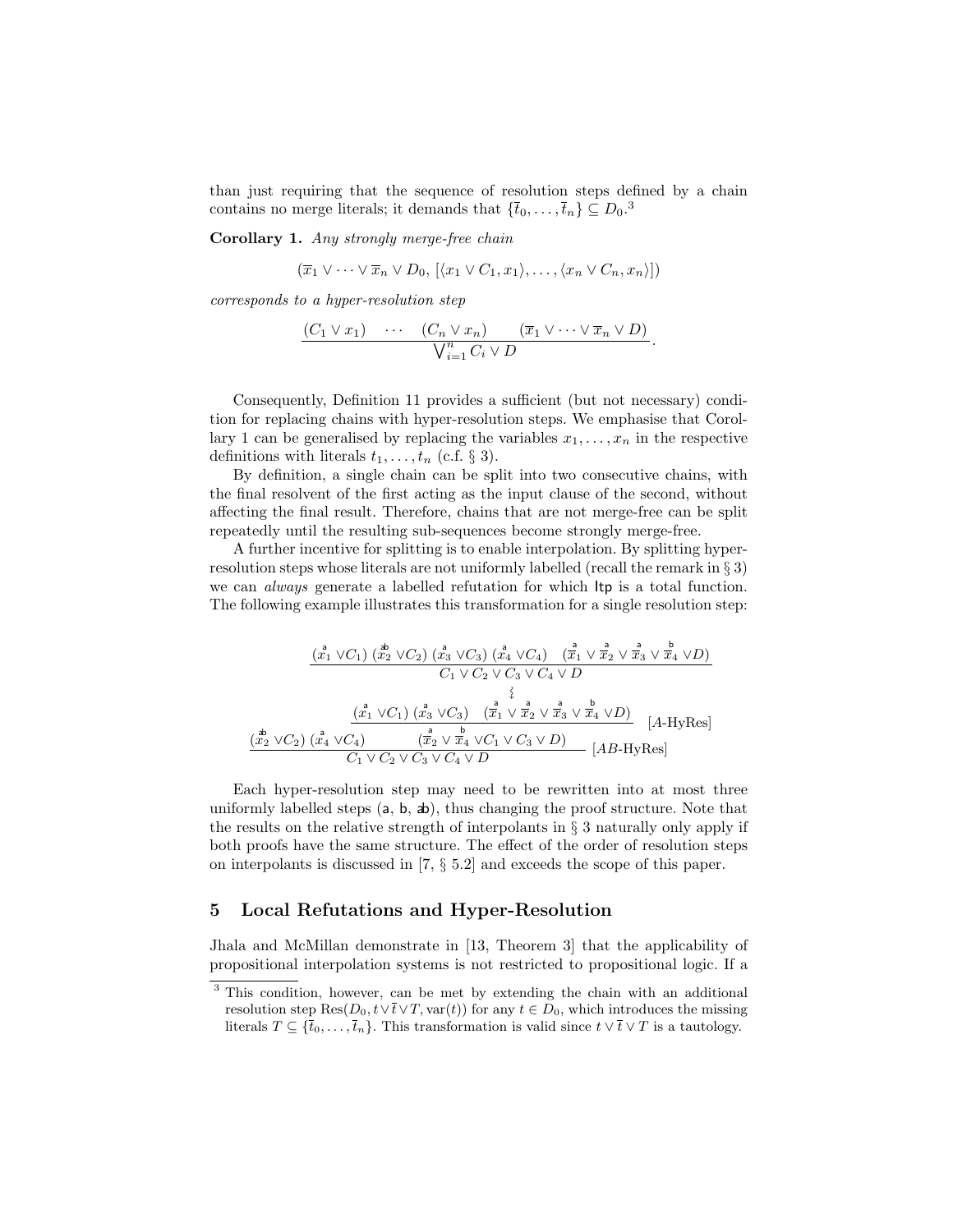first-order refutation  $R$  has a certain structure, namely if for each inference step in R the antecedents as well as the conclusion are either entirely in  $\mathcal{L}(A)$  or in  $\mathcal{L}(B)$ , then one can use a propositional interpolation system (such as the ones in § 2.2 and § 3) to construct an interpolant that is a Boolean combination of the formulae in  $R$ . Kovács and Voronkov subsequently arrived at a similar result [15].

We recapitulate the results from [13, 15] before we proceed to show that our interpolation system from Definition 9 generalises the system of [15] as well as a variation of [15] presented in [25].

**Definition 12 (Local Refutation).** An  $(A, B)$ -refutation R in a given inference system for first-order logic is local if there exists a total partitioning function  $\pi_R : V_R \to \{A, B\}$  such that for all edges  $(v_1, v_2) \in E_R$  we have  $\ell_R(v_1), \ell_R(v_2) \in \mathcal{L}(\pi_R(v_2)).$ 

While proofs in general do *not* have this property, there is a variety of decision procedures that yield local (ground) refutations. The construction of local proofs is addressed in [13, 20, 9, 15], to name only a few.

The following operation, which resembles the constructions in [15, Lemma 8], [13, Theorem 3], and [9, Section 5.5]), extracts a premise in L(A) (L(B), respectively) for a vertex  $v \in V_R$  with  $\pi(v) = A(\pi(v) = B$ , respectively) from a local refutation R.

**Definition 13 (A-Premise, B-Premise).** Let R be a local  $(A, B)$ -refutation with partitioning function  $\pi$ , and let  $v \in V_R$  such that  $\pi(v) = A$ . Then

A-premise (v) 
$$
\stackrel{\text{def}}{=} \{u \mid (u, v) \in E_R \text{ and } \pi(u) = B \text{ or } u \text{ is initial } \} \cup
$$
  
\n $\bigcup \{A\text{-}premise(u) \mid (u, v) \in E_R \text{ and } \pi(u) = A \}.$ 

 $B\text{-}premise(v)$  is defined analogously.

Intuitively,  $A$ -premise $(v)$  comprises the leaves of the largest sub-derivation S rooted at v such that  $\pi(u) = A$  for all internal vertices  $u \in V_S$ <sup>4</sup>. If the underlying inference system is sound, we have  $\{\ell(u) | u \in A\text{-premise}(v)\} \models \ell(v).$ If, moreover,  $\ell(v)$  as well as all formulae of A-premise(v) are closed, we make the following observation (c.f. related results in [15, Lemma 1] and [9, Lemma 3]):

**Corollary 2.** Let  $R$  be a local closed refutation in a sound inference system, and let  $v \in V_R$  an internal vertex such that  $\pi_R(v) = A$ . Then, the following Horn clause is a tautology:

$$
\bigvee_{u \in A\text{-}premise(v)} \neg \ell_R(u) \lor \ell_R(v) \tag{2}
$$

A similar claim holds for the case in which  $\pi(v) = B$ .

<sup>&</sup>lt;sup>4</sup> In particular, it is possible to choose  $\pi_R$  in such a manner that S is the largest subderivation rooted at v in R such that  $\ell_R(u) \in \mathcal{L}(A)$  for all  $u \in V_S$ . This corresponds to the setting in [15, Lemma 8].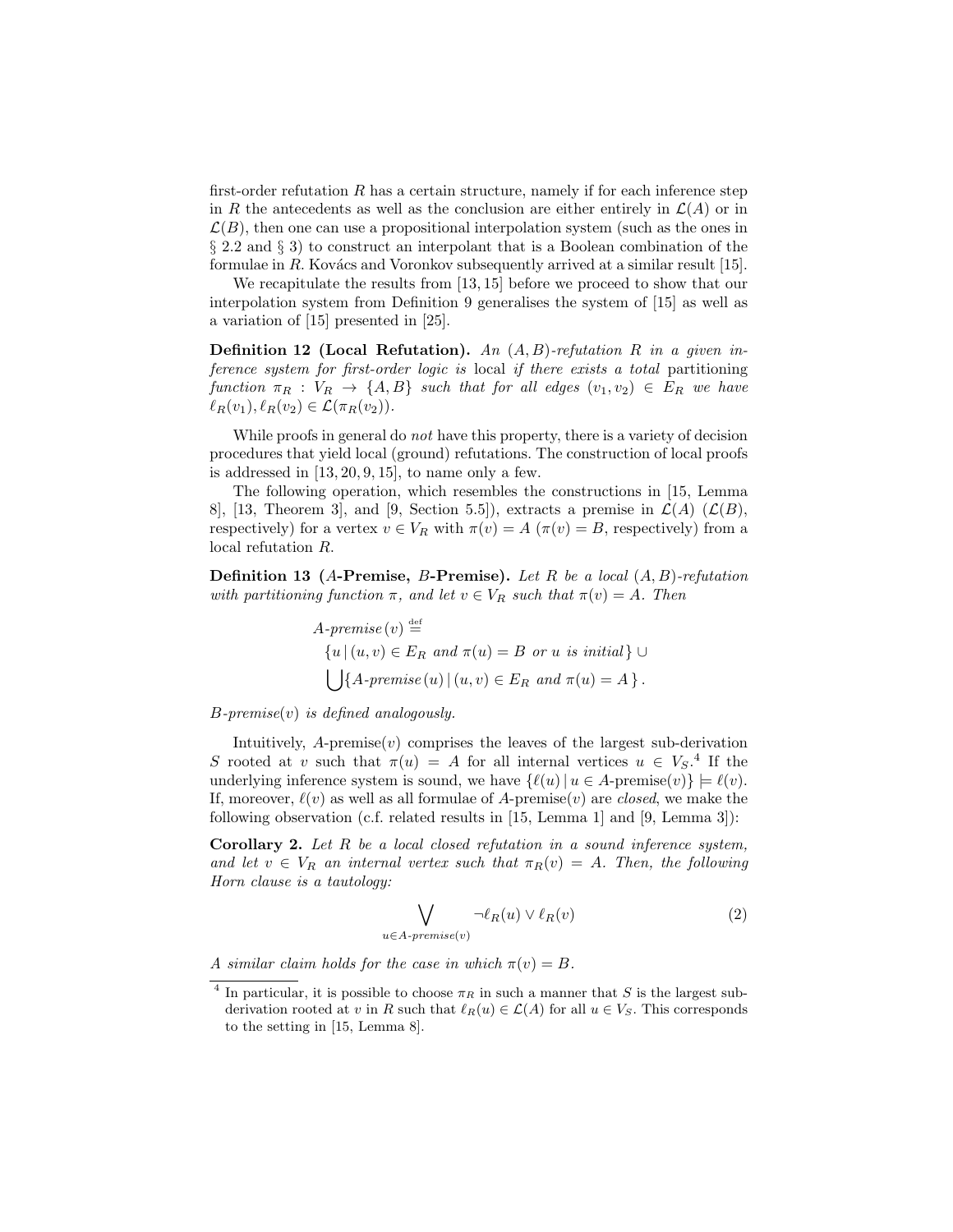Corollary 2 is a pivotal element in our proof of the following theorem:

**Theorem 4.** (c.f. [13, Theorem 3]) Let R be a closed local  $(A, B)$ -refutation in a sound inference system. Then one can extract a Craig-Robinson interpolant from R using a propositional interpolation system.

*Proof:* Let  $v \in V_R$  be such that  $\pi(v) = A$ . If v is initial, then either A or B contains the unit clause  $C_v = \ell(v)$ . Otherwise, according to Corollary 2, the clause  $C_v = (\{\neg \ell(u) | u \in A\text{-premise}(v)\} \vee \ell(v))$  is tautological (and therefore implied by A). Moreover, it follows from Definition 12 that if  $u \in A$ -premise $(v)$ is not an initial vertex of R then  $\ell_R(u) \in \mathcal{L}(A) \cap \mathcal{L}(B)$  holds. Accordingly,  $C_v \in \mathcal{L}(A)$ , and we add  $C_v$  to A. A similar argument holds for  $v \in V_R$  with  $\pi(v) = B.$ 

By construction, the resulting set of clauses  $C_v$ ,  $v \in V_R$ , is propositionally unsatisfiable  $[13, 15]$ ; also, each clause is implied by either A or B. Moreover, all literals with  $t \in \mathcal{L}(A) \setminus \mathcal{L}(B)$   $(t \in \mathcal{L}(B) \setminus \mathcal{L}(A)$ , respectively) are local to A  $(B,$ respectively). Accordingly, it is possible to construct an interpolant for  $(A, B)$ using the interpolation systems presented in  $\S 2.2$  and  $\S 3.$ 

Kovács and Voronkov avoid the explicit construction of a resolution proof by defining their interpolation system directly on the local proof [15, Theorem 11]:

**Definition 14.** Let R be a local and closed  $(A, B)$ -refutation. The interpolation system  $\text{ltp}_{KV}$  maps vertices  $v \in V_R$  for which  $\ell_R(v) \in \mathcal{L}(A) \cap \mathcal{L}(B)$  holds to partial interpolants as defined below.

| For an initial vertex v                                                                                                                                                                                                                                         |
|-----------------------------------------------------------------------------------------------------------------------------------------------------------------------------------------------------------------------------------------------------------------|
| $(A\text{-clause})\frac{\ell(v)-\ell(v)}{\ell(v)-\ell(v)}\text{ if }\ell(v)\in A\text{ ( }B\text{-clause})\frac{\ell(v)-\lceil\frac{\ell(v)}{\ell(v)-\lceil\frac{\ell(v)}{\ell(v)}\rceil}}{\ell(v)-\lceil\frac{\ell(v)}{\ell(v)}\rceil}\text{ if }\ell(v)\in B$ |
| For an internal vertex v with $\{v_1, \ldots, v_n\} = \pi(v)$ -premise(v) such that<br>$\ell(v_i) \in \mathcal{L}(A) \cap \mathcal{L}(B)$ for $1 \leq i \leq m \leq n$ and<br>$\ell(v_i) \notin \mathcal{L}(A) \cap \mathcal{L}(B)$ for $m < j \leq n$ .        |
| $\ell(v_1)$ $[I_1]$ $\cdots$ $\ell(v_m)$ $[I_m]$ $\ell(v_{m+1})$ $\cdots$ $\ell(v_n)$<br>$\ell(v)$ [I]                                                                                                                                                          |
| $(A\text{-justified})$ if $\pi(v) = A$ , $I \stackrel{\text{def}}{=} \bigwedge_{i=1}^{m} (\ell(v_i) \vee I_i) \wedge \bigvee_{i=1}^{m} \neg \ell(v_i)$                                                                                                          |
| (B-justified) if $\pi(v) = B$ , $I \stackrel{\text{def}}{=} \bigwedge_{i=1}^{m} (\ell(v_i) \vee I_i)$                                                                                                                                                           |

Remark. In addition to the condition in Definition 12, Kovács and Voronkov require that for each  $v \in V_R$  with predecessors  $v_1, \ldots, v_n$ ,  $\ell(v) \in \mathcal{L}(A) \cap \mathcal{L}(B)$  if  $\ell(v_i) \in \mathcal{L}(A) \cap \mathcal{L}(B)$  for all  $i \in \{1..n\}$ . A local derivation satisfying this condition is symbol-eliminating, i.e., it does not introduce "irrelevant" symbols. This technical detail allows the leaves of  $R$  to be merely implied by  $A$  (or  $B$ ) instead of being actual elements of  $A(B, respectively)$ , while preserving the correctness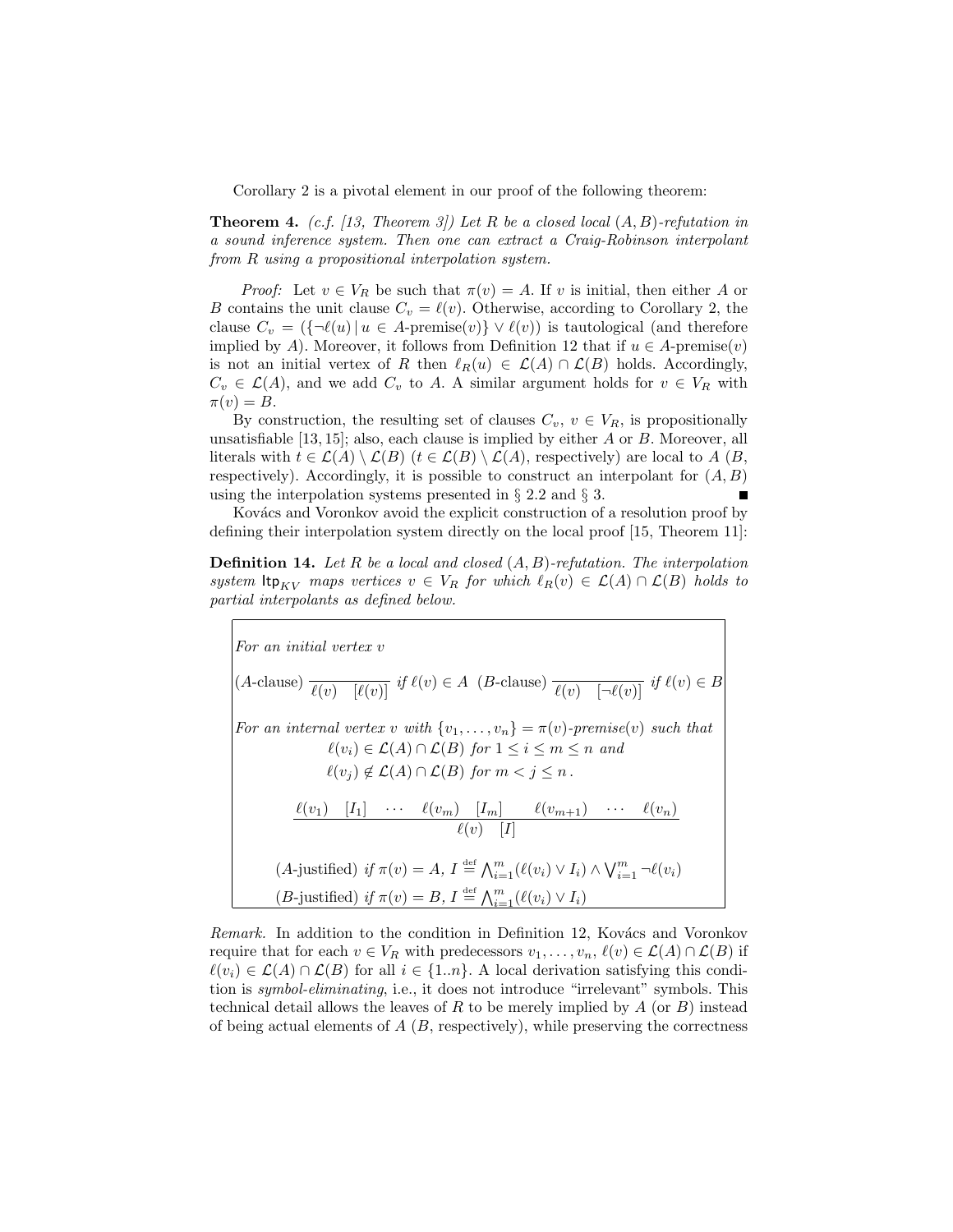of the interpolation system. This effectively enables interpolation for non-closed formulae  $(A, B)$ .

We proceed to show one of the main results of this paper, namely that our interpolation system Itp from Definition 9 is able to simulate the interpolation system  $\text{ltp}_{KV}$ .

**Theorem 5.** Let R be a local and closed  $(A, B)$ -refutation. Then we can construct a hyper-resolution refutation  $H$  of  $(A, B)$  and a locality preserving labelling function L such that for each  $v \in V_R$  with  $\ell_R(v) \in \mathcal{L}(A) \cap \mathcal{L}(B)$  there exists a corresponding vertex  $u \in V_H$  such that  $\text{ltp}_{KV}(R)(v) \Leftrightarrow \text{ltp}_1(L, H)(u)$ .

Proof sketch: We demonstrate that it is possible to construct a hyper-resolution refutation H of  $(A, B)$  in which each internal step of  $l$ t $p_{KV}$  is simulated using two hyper-resolution steps. The induction hypothesis is that for each internal vertex  $v \in V_R$  with  $\{v_1, \ldots, v_n\} = \pi(v)$ -premise $(v)$  and m as in Definition 14, we have vertices  $\{u_1, \ldots, u_n\} \subseteq V_H$  such that

1.  $\ell_H(u_i) = \ell_R(v_i)$  for  $1 \leq i \leq n$ , and 2.  $\text{ltp}_1(L, H)(u_i) \Leftrightarrow \text{ltp}_{KV}(R)(v_i) \text{ for } 1 \leq i \leq m, \text{ and }$ 3.  $\text{ltp}_1(L, H)(u_j) = \begin{cases} \text{F} & \text{if } \ell(v_j) \in A \\ \text{T} & \text{if } \ell(v_j) \in B \end{cases}$  $\mathsf{T} \text{ if } \ell(v_j) \in B \text{ for } m < j \leq n.$ <br> $\mathsf{T} \text{ if } \ell(v_j) \in B \text{ for } m < j \leq n.$ 

We add an auxiliary vertex labelled with the clause  $\neg \ell_H(u_1) \vee \cdots \vee \neg \ell_H(u_n) \vee$  $\ell_R(v)$ , which, by Corollary 2 and by Definition 12, can be regarded as element of formula  $\pi(v)$  (see proof of Theorem 4). The first hyper-resolution step eliminates the literals local to  $\pi(v)$ ; the interpolants and labels are indicated for  $\pi(v) = A$ :

$$
\frac{\ell_H(\stackrel{\text{a}}{u}_{m+1}) \ [\text{F}] \ \cdots \ \ell_H(\stackrel{\text{a}}{u}_n) \ [\text{F}] \qquad (\neg \ell_H(\stackrel{\text{a}}{u}_{m+1}) \ \vee \cdots \vee \neg \ell_H(\stackrel{\text{a}}{u}_n) \ \vee \cdots \vee \ell_R(v)) \ [\text{F}]}{w}
$$
\n
$$
(\neg \ell_H(u_1) \ \vee \cdots \vee \neg \ell_H(u_m) \ \vee \ \ell_R(v)) \ \ [\text{F}]
$$

The second hyper-resolution step eliminates the shared literals  $\ell_H(u_i)$  (for  $1 \leq i \leq m$ ). Again, the labels and interpolants are for the case that  $\pi(v) = A$ :

$$
\frac{\ell_H(u_1)[I_1] \cdots \ell_H(u_m)[I_m]}{\ell_R(v) \left[\bigwedge_{i=1}^m (\ell_H(u_i) \vee I_i] \right] \wedge (\mathsf{F} \vee \bigvee_{i=1}^m \neg \ell_H(u_i)) \left[\mathsf{F}\right]}{\ell_R(v) \left[\bigwedge_{i=1}^m (\ell_H(u_i) \vee I_i] \right] \wedge (\mathsf{F} \vee \bigvee_{i=1}^m \neg \ell_H(u_i))]}
$$

The sink of this resolution step is the vertex  $u \in V_H$  such that  $\ell_H(u) = \ell_R(v)$ and  $\text{ltp}_1(L, H)(u) = \text{ltp}_{KV}(v).$ 

We proceed to show that our system for hyper-resolution also generalises another existing interpolation system for local refutations. In [25], we introduced the following variation of the interpolation system in Definition 14:

**Definition 15.** Let  $\text{Itp}_W$  be the interpolation system as described in Definition 14, except for the following modification: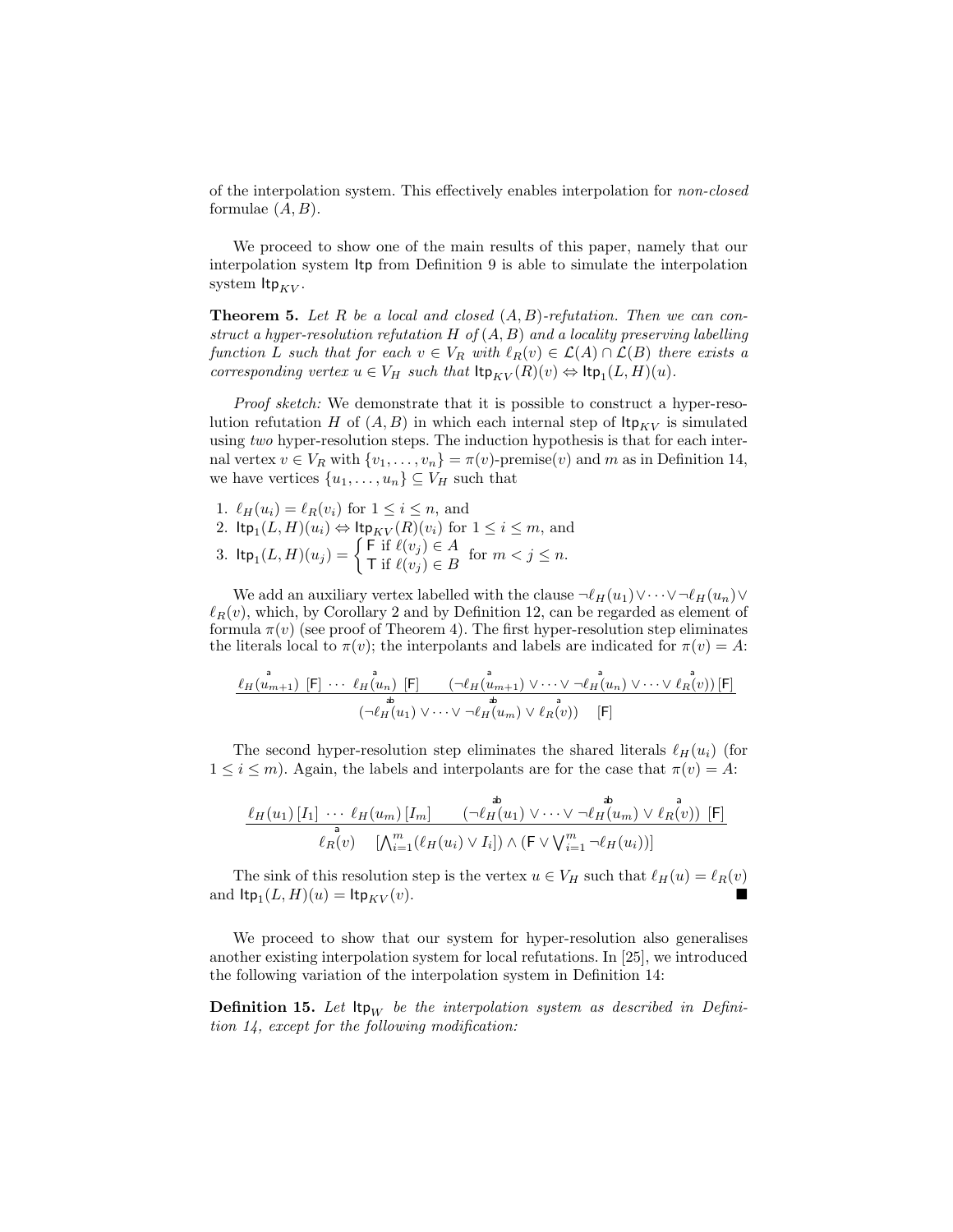| $\big  (A\text{-justified}) \text{ if } \pi(v) = A, I \stackrel{\text{def}}{=} \bigvee_{i=1}^{m} (\neg \ell(v_i) \wedge I_i)$                                    |
|------------------------------------------------------------------------------------------------------------------------------------------------------------------|
| $ (B\text{-justified})\text{ if } \pi(v) = B, I \stackrel{\text{def}}{=} \bigvee_{i=1}^{m} (\neg \ell(v_i) \wedge I_i) \vee \bigwedge_{i=1}^{m} \ell(v_i) \big $ |

The following theorem states that the interpolation system in Definition 9 is powerful enough to simulate  $\mathsf{ltp}_{W}$ .

**Theorem 6.** Let R be a local and closed  $(A, B)$ -refutation. Then we can construct a hyper-resolution refutation  $H$  of  $(A, B)$  and a locality preserving labelling function L such that for each  $v \in V_R$  with  $\ell_R(v) \in \mathcal{L}(A) \cap \mathcal{L}(B)$  there exists a corresponding vertex  $u \in V_H$  such that  $\text{ltp}_W(R)(v) \Leftrightarrow \text{ltp}_2(L, H)(u)$ .

The proof is essentially equivalent to the proof of Theorem 5. Moreover, as a consequence of Theorem 2,  $\text{ltp}_{KV}$  is stronger than  $\text{ltp}_{W}$ .

Corollary 3. Let  $R$  be a closed local  $(A, B)$ -refutation in a sound inference system. Then  $\text{ltp}_{KV}(R) \Rightarrow \text{ltp}_{W}(R)$ .

### 6 Related Work

There is a vastly growing number of different interpolation techniques; a recent survey of interpolation in decision procedures is provided by [3]. An exposition of interpolation techniques for SMT solvers can be found in [4]. The work of Yorsh and Musuvathi [26] enables the combination of theory-specific and propositional interpolation techniques [12, 16, 21, 18, 7].

The novel interpolation system presented in Section 3 extends our prior work on propositional interpolation systems [7]. The idea of using labelling functions (initially introduced in [24] in the context of LTL vacuity detection to determine the peripherality of variables in resolution proofs) is common to both approaches.

A number of interpolation techniques provide local proofs (e.g., [13, 20, 9, 15]). Not all interpolation techniques are based on local proofs, though: McMillan's interpolating inference system for equality logic with uninterpreted functions and linear arithmetic [19], for instance, performs an implicit conversion of the proof, and the approach presented in [23] avoids the construction of proofs altogether.

# 7 Consequences and Conclusion

We present a novel interpolation system for hyper-resolution proofs which generalises our previous work [7]. By applying our technique to local proofs, we combine a number of first-order [15, 25] and propositional interpolation techniques [12, 16, 21, 18] into one uniform interpolation approach. As in [13], our approach avoids an explicit theory combination step [26]. Therefore, it enables the variation of interpolant strength and the elimination of non-essential literals across the theory boundary. Finally, by defining a rule that addresses hyper-resolution steps (introduced by pre-processing or extracted from resolution chains), we avoid the construction of intermediate partial interpolants. An experimental evaluation of the benefit on overhead and interpolant size is future work.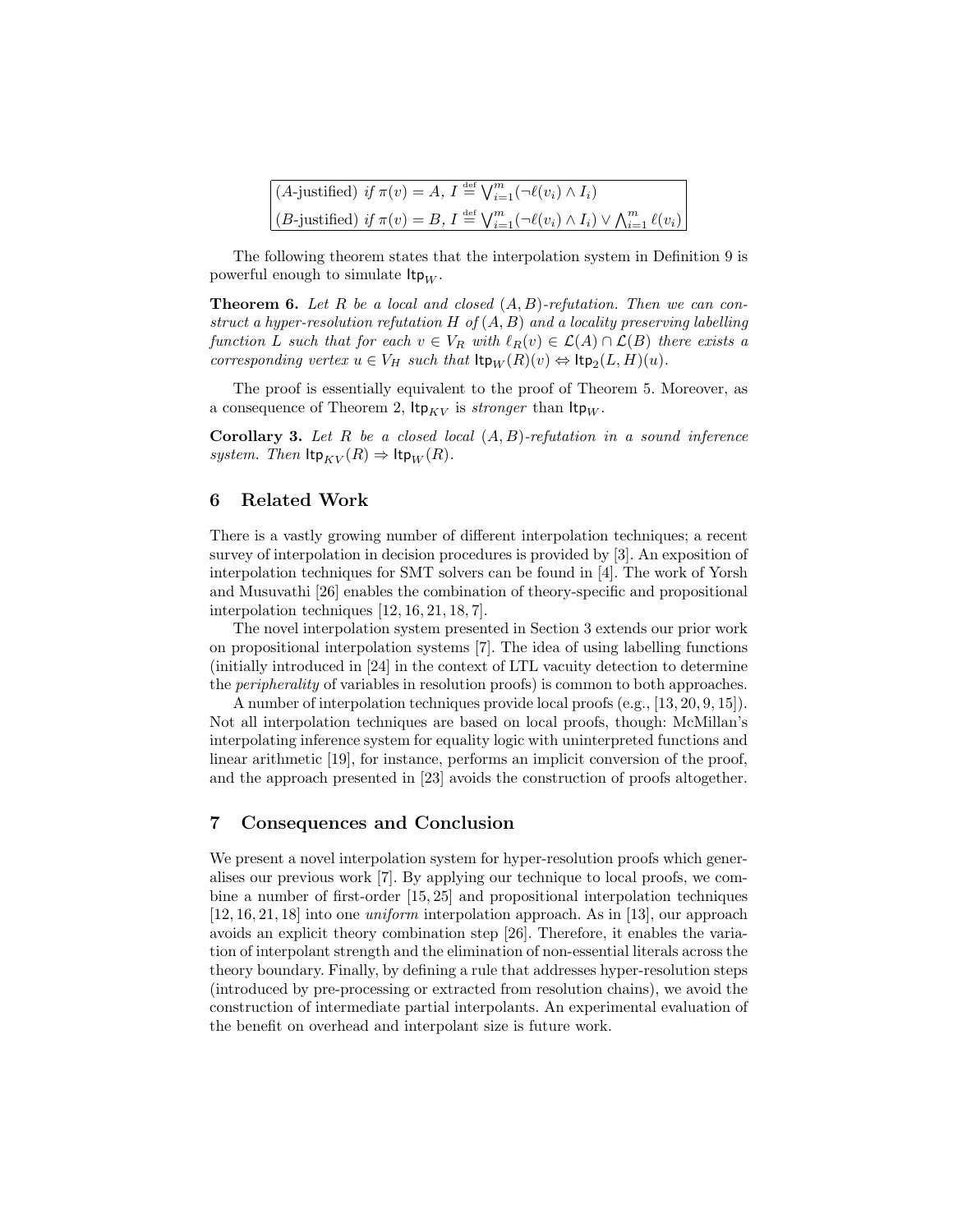#### References

- 1. P. B. Andrews. Resolution with merging. J. ACM, 15(3):367–381, 1968.
- 2. F. Bacchus. Enhancing Davis Putnam with extended binary clause reasoning. In IAAI, pages 613–619. AAAI Press / MIT Press, 2002.
- 3. M. P. Bonacina and M. Johansson. On interpolation in decision procedures. In  $TABLEAUX$ , volume 6793 of  $LNCS$ , pages 1–16. Springer, 2011.
- 4. A. Cimatti, A. Griggio, and R. Sebastiani. Efficient generation of Craig interpolants in satisfiability modulo theories. TOCL, 2010.
- 5. W. Craig. Linear reasoning. A new form of the Herbrand-Gentzen theorem. J. Symbolic Logic, 22(3):250–268, 1957.
- 6. V. D'Silva. Propositional interpolation and abstract interpretation. In European Symposium on Programming, volume 6012 of LNCS. Springer, 2010.
- 7. V. D'Silva, D. Kroening, M. Purandare, and G. Weissenbacher. Interpolant strength. In VMCAI, volume 5944 of LNCS, pages 129–145. Springer, 2010.
- 8. N. Eén and N. Sörensson. An extensible SAT-solver. In SAT, volume 2919, pages 502–518. Springer, 2004.
- 9. A. Fuchs, A. Goel, J. Grundy, S. Krstić, and C. Tinelli. Ground interpolation for the theory of equality. In TACAS, volume 5005 of LNCS, pages 413–427. Springer, 2009.
- 10. R. Gershman and O. Strichman. Cost-effective hyper-resolution for preprocessing cnf formulas. In SAT, volume 3569 of LNCS, pages 423–429. Springer, 2005.
- 11. J. Harrison. Handbook of Practical Logic and Automated Reasoning. Cambridge University Press, 2009.
- 12. G. Huang. Constructing Craig interpolation formulas. In Computing and Combinatorics, volume 959 of LNCS, pages 181–190. Springer, 1995.
- 13. R. Jhala and K. L. McMillan. A practical and complete approach to predicate refinement. In TACAS, volume 3920 of LNCS, pages 459–473. Springer, 2006.
- 14. J.-H. R. Jiang, H.-P. Lin, and W.-L. Hung. Interpolating functions from large Boolean relations. In ICCAD, pages 779–784. ACM, 2009.
- 15. L. Kovács and A. Voronkov. Interpolation and symbol elimination. In CADE, volume 5663 of LNCS, pages 199–213. Springer, 2009.
- 16. J. Krajíček. Interpolation theorems, lower bounds for proof systems, and independence results for bounded arithmetic. J. Symbolic Logic, 62(2):457–486, 1997.
- 17. S. Maehara. On the interpolation theorem of Craig. Sûgaku, 12:235–237, 1961.
- 18. K. L. McMillan. Interpolation and SAT-based model checking. In CAV, volume 2725 of LNCS, pages 1–13. Springer, 2003.
- 19. K. L. McMillan. An interpolating theorem prover. Theoretical Comput. Sci., 345(1):101–121, 2005.
- 20. K. L. McMillan. Quantified invariant generation using an interpolating saturation prover. In TACAS, volume 4963 of LNCS, pages 413–427. Springer, 2008.
- 21. P. Pudlák. Lower bounds for resolution and cutting plane proofs and monotone computations. J. Symbolic Logic, 62(3):981–998, 1997.
- 22. J. Robinson. Automatic deduction with hyper-resolution. J. Comp. Math., 1, 1965.
- 23. A. Rybalchenko and V. Sofronie-Stokkermans. Constraint solving for interpolation. In VMCAI, volume 4349 of LNCS, pages 346–362. Springer, 2007.
- 24. J. Simmonds, J. Davies, A. Gurfinkel, and M. Chechik. Exploiting resolution proofs to speed up LTL vacuity detection for BMC. STTT, 12(5):319–335, 2010.
- 25. G. Weissenbacher. Program Analysis with Interpolants. PhD thesis, Oxford, 2010.
- 26. G. Yorsh and M. Musuvathi. A combination method for generating interpolants. In CADE, volume 3632 of LNCS, pages 353–368, 2005.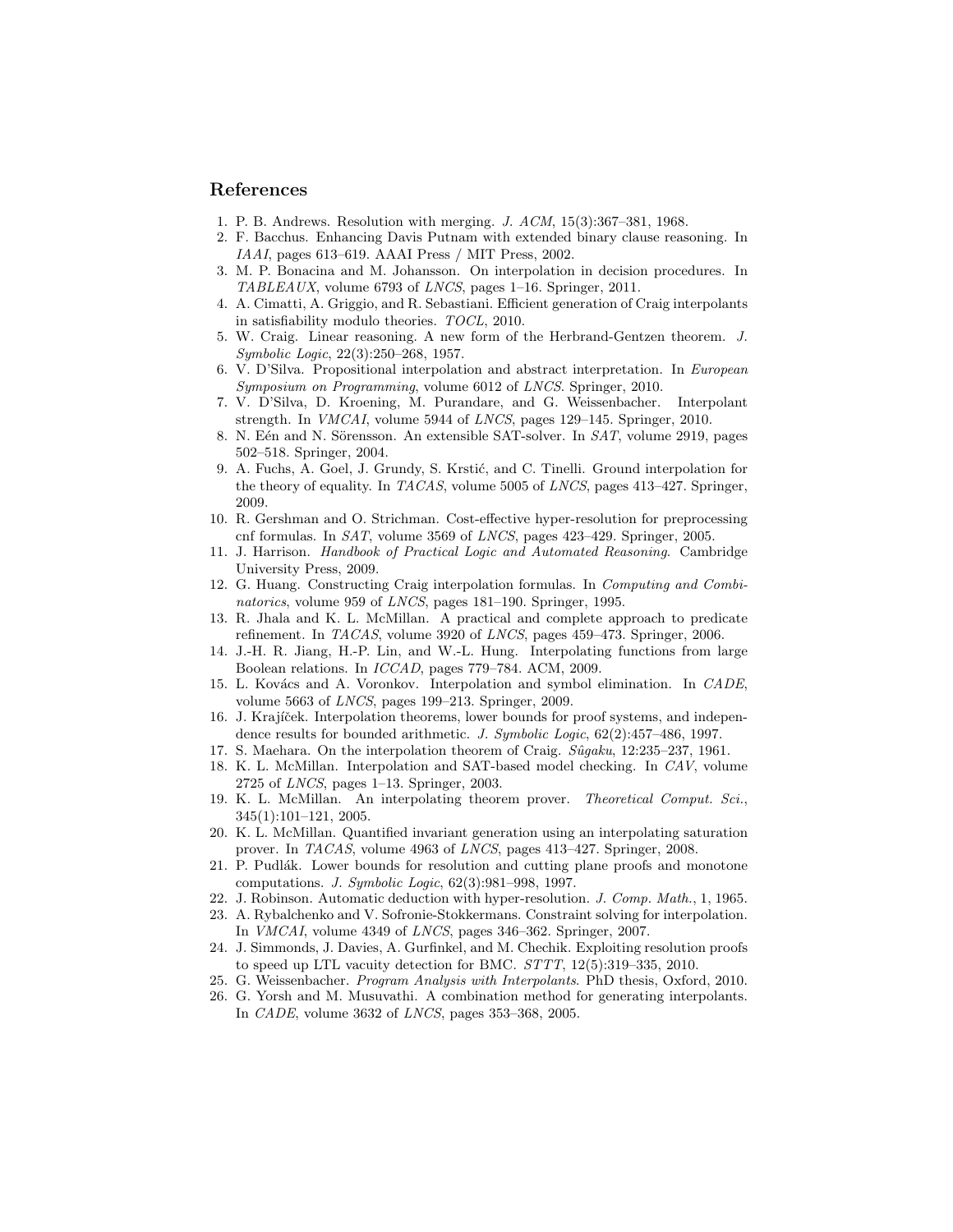## A Proofs

Remark. The downward projection of a clause  $\ell(v) = C$  at vertex v with respect to  $\mathsf{c} \in \mathcal{S}$  is defined as  $\ell(v)|_{\mathsf{c},L} \stackrel{\text{def}}{=} \{t \in \ell(v) | L(v,t) \sqsubseteq \mathsf{c}\},\$  the respective upward projection is  $\ell(v) \rceil_{c,L} \stackrel{\text{def}}{=} \{t \in \ell(v) \mid c \sqsubseteq L(v, t)\}$  (cf. § 2.2). It follows from condition 1 in Definition 4 that  $\ell(v)\big|_{\perp,L} = \emptyset$  for all vertices v. Therefore, the following two equalities hold for any clause  $C = \ell(v)$  in a refutation R:

$$
- C |_{\mathbf{b},L} = (C |_{\mathbf{b},L} \setminus C |_{\mathbf{a},L})
$$
  

$$
- C |_{\mathbf{a},L} = (C |_{\mathbf{a},L} \setminus C |_{\mathbf{b},L})
$$

We make repeated use of these equalities in this section. Moreover, our proofs use the following proposition:

Proposition 1. The implication

$$
\left(\bigwedge_{i=1}^{n} (x_i \vee I_i) \wedge \left(I_{n+1} \vee \bigvee_{i=1}^{n} \overline{x}_i\right)\right) \Rightarrow \left(\bigvee_{i=1}^{n} (\overline{x}_i \wedge I_i) \vee \left(I_{n+1} \wedge \bigwedge_{i=1}^{n} x_i\right)\right)
$$

is a tautology.

Proof: This follows from the fact that the conjunction

$$
\left(\bigwedge_{i=1}^{n} (x_i \vee I_i) \wedge \left(I_{n+1} \vee \bigvee_{i=1}^{n} \overline{x}_i\right)\right) \wedge \left(\bigwedge_{i=1}^{n} (x_i \vee \neg I_i) \wedge \left(\neg I_{n+1} \vee \bigvee_{i=1}^{n} \overline{x}_i\right)\right)
$$

is unsatisfiable (by hyper-resolution). Note that the implication in the other direction does not hold; a simple counterexample for the case  $n = 2$  is the assignment  $x_1 = x_2 = F$ ,  $I_1 = T$ , and  $I_2 = I_3 = F$ .

**Theorem 1 (Correctness).** For any  $(A, B)$ -refutation R (where R is a hyperresolution proof) and locality preserving labelling function L,  $\text{ltp}(L, R)$  (if defined) is an interpolant for  $(A, B)$ .

*Proof:* By induction over the structure of the  $(A, B)$ -refutation R. Let I be the partial interpolant at a vertex v labelled with a clause  $C = \ell(v)$ . We show that every such  $I$  and  $C$  satisfy the following conditions:

- 1.  $A \wedge \neg (C \upharpoonright_{\mathsf{a},L}) \Rightarrow I$ ,
- 2.  $B \wedge \neg (C \upharpoonright_{\mathbf{b},L}) \Rightarrow \neg I$ , and
- 3.  $Var(I) \subseteq Var(A) \cap Var(B)$ .

For the sink v with  $\ell(v) = \Box$ , this establishes Theorem 1. The labelling function L, being unique in this proof, is omitted from subscripts.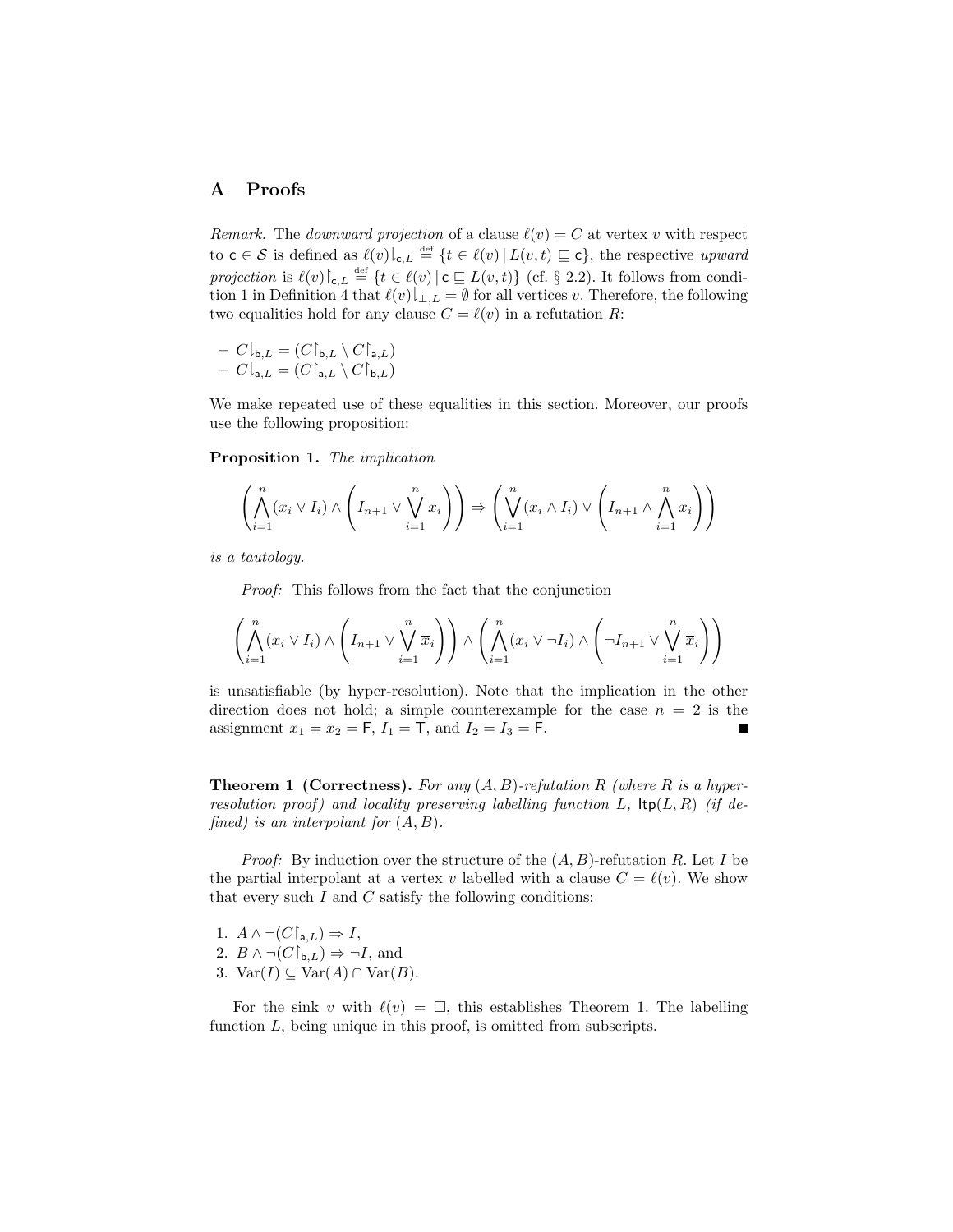*Base case.* Let v be an initial vertex and let  $C = \ell_R(v)$ .

- 1.  $C \in A$ :
	- (a)  $A \wedge \neg (C|_{a}) \Rightarrow C|_{b}$ , is equivalent to  $A \Rightarrow (C|_{b} \setminus C|_{a}L) \vee C|_{a}$ . This holds because  $(C\upharpoonright_{\mathbf{b}} \setminus C\upharpoonright_{\mathbf{a}}) \vee C\upharpoonright_{\mathbf{a}} = C$ , and  $A \Rightarrow C$  because  $C \in A$ .
	- (b)  $B \wedge \neg (C|_{b}) \Rightarrow \neg (C|_{b})$ , is equivalent to  $B \wedge (C|_{b} \setminus C|_{a}) \Rightarrow C|_{b}$ . This holds because  $(C\upharpoonright_b \setminus C\upharpoonright_a) \subseteq C\upharpoonright_b$  and clauses represent disjunctions.
	- (c) For all literals  $t \in (C\upharpoonright_{\mathbf{b}} \setminus C\upharpoonright_{\mathbf{a}})$  the following conditions hold:  $-$  var $(t) \in \text{Var}(A)$ , since  $C \in A$ .  $-L(v, t) = b$ . Therefore, by Definition 5, Var(t)  $\in$  Var(B). This establishes that  $\text{Var}(C\upharpoonright_{\mathbf{b}} \setminus C\upharpoonright_{\mathbf{a}}) \subseteq \text{Var}(A) \cap \text{Var}(B)$ .
- 2.  $C \in B$ : Symmetric to  $C \in A$ .

Induction step. We first prove a useful equality. Let  $v$  be an internal vertex of R with ancestors  $\{v_1^+, \ldots, v_n^+, v^-\}$ . We claim that

$$
\bigvee_{i=1}^{n} (\ell(v_i^+) \setminus \{x_i\}) \rvert_{\mathsf{c}} \vee (\ell(v^-) \setminus \{\overline{x}_1, \dots, \overline{x}_n\}) \rvert_{\mathsf{c}} = \ell(v) \rvert_{\mathsf{c}} \tag{3}
$$

holds for a symbol  $c \in \{a, b\}$ . This is because for any  $t \in \ell(v_i^+)$  (for  $1 \le i \le n$ ), if  $var(t) \neq x_i$ , then  $L(v_i^+, t) \sqsubseteq L(v, t)$ . The same holds for  $t \in \ell(v^-)$ . Thus, if  $var(t) \neq x_i$  and  $t \in \ell(u) \rvert_c$  for  $u \in \{v_1^+, \ldots, v_n^+, v^-\}$ , then  $t \in \ell(v) \rvert_c$ . Conversely, if  $t \in \ell(v)$ <sub>c</sub>, then  $c \subseteq L(v, t)$  by the definition of projection. From Definition 5,  $L(v,t) = L(v_1^+,t) \sqcup \cdots \sqcup L(v_n^+,t) \sqcup L(v^-,t)$ , thus, if  $c \sqsubseteq L(v,t)$  and  $c \neq ab$ , then  $\exists i \cdot \mathbf{c} \sqsubseteq L(v_i^+, t)$  or  $\mathbf{c} \sqsubseteq L(v^-, t)$ . It follows that  $\exists i \cdot \overline{t} \in (\ell(v_i^+) \setminus \{x_i\})\rvert_{\mathbf{c}}$  or  $t \in (\ell(v^-) \setminus \overline{\{\overline{x}_1,\ldots,\overline{x}_n\}})\overline{\mathcal{C}}.$ 

For the induction step, let  $\ell(v_i^+) = (x_i \vee C_i)$  and  $\ell(v^-) = (\overline{x}_1 \vee \cdots \vee \overline{x}_n \vee D)$ . Due to the requirement that  $\text{ltp}(L, R)$  is defined, we may assume that  $\forall i \in$  $\{1..n\}$ .  $L(v_i^+, x_i) \sqcup L(v^-, \overline{x}_i) = \mathsf{c}$  (for a fixed  $\mathsf{c}$ ) and perform a case split on  $\mathsf{c}$ :

1.  $\forall i \in \{1..n\}$ .  $L(v_i^+, x_i) \sqcup L(v^-, \overline{x}_i) = \textsf{a}:$ 

Induction hypothesis:

satellites 
$$
(i \in \{1..n\})
$$
  
\n $A \wedge \overline{x}_i \wedge \neg(C_i|_{\mathsf{a}}) \Rightarrow I_i$   $A \wedge x_1 \wedge ... \wedge x_n \wedge \neg(D|_{\mathsf{a}}) \Rightarrow I_{n+1}$   
\n $B \wedge \neg(C_i|_{\mathsf{b}}) \Rightarrow \neg I_i$   $B \wedge \neg(D|_{\mathsf{b}}) \Rightarrow \neg I_{n+1}$ 

It follows that  $A \wedge \neg (C_i \upharpoonright_a) \Rightarrow (x_i \vee I_i)$  for  $i \in \{1..n\}$  and  $A \wedge \neg (D \upharpoonright_a) \Rightarrow$  $(I_{n+1} \vee \bigvee_{i=1}^{n} \overline{x}_i)$ , and therefore

$$
A \wedge \bigwedge_{i=1}^{n} \neg(C_{i} \upharpoonright_{a}) \wedge \neg(D \upharpoonright_{a}) \Rightarrow \bigwedge_{i=1}^{n} (x \vee I_{i}) \wedge (I_{n+1} \vee \bigvee_{i=1}^{n} \overline{x}_{i}).
$$
  

$$
\neg(\bigvee_{i=1}^{n} C_{i} \vee D) \upharpoonright_{a}, \text{ by (3)}
$$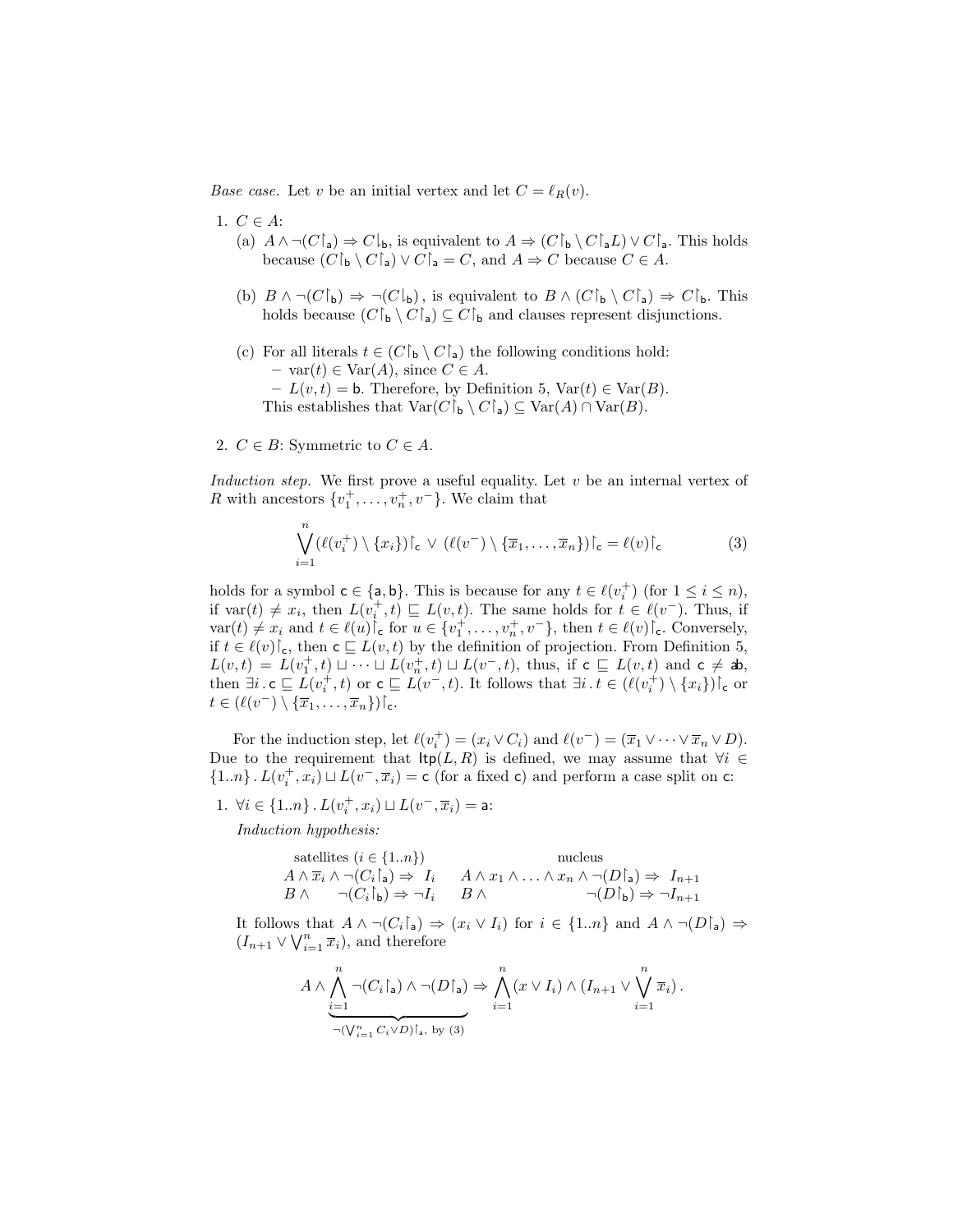By applying hyper-resolution on the right-hand side of the implication we conclude that

$$
A \wedge \bigwedge_{i=1}^{n} \neg (C_i \upharpoonright_{\mathsf{a}}) \wedge \neg (D \upharpoonright_{\mathsf{a}}) \Rightarrow \bigvee_{i=1}^{n+1} I_i \, .
$$

Similarly, we derive from the induction hypothesis that

$$
B \wedge \neg(\bigvee_{i=1}^{n} C_{i} \vee D)\mathbf{1}_{a} \Rightarrow \neg I_{n+1} \wedge \bigwedge_{i=1}^{n} \neg I_{i},
$$

and thus

$$
B \wedge \neg (\bigvee_{i=1}^{n} C_{i} \vee D) \rceil_{\mathsf{a}} \Rightarrow \neg \bigvee_{i=1}^{n+1} I_{i} .
$$

 $\text{Var}(\bigvee_{i=1}^{n+1} I_i) \subseteq \text{Var}(A) \cap \text{Var}(B)$  holds because  $\text{Var}(I_i) \subseteq \text{Var}(A) \cap \text{Var}(B)$ for all  $i \in \{1..n\}$ .

- 2.  $\forall i \in \{1..n\}$ .  $L(v_i^+, x_i) \sqcup L(v^-, \overline{x}_i) = \mathbf{b}$ : The proof is symmetric to the first case.
- 3.  $\forall i \in \{1..n\}$ .  $L(v_i^+, x_i) \sqcup L(v^-, \overline{x}_i) = \text{ab:}$

*Induction hypothesis:* Let  $L(v_i^+, x_i) = \mathsf{a}$  and  $L(v^-, \overline{x}_i) = \mathsf{b}$ ,  $1 \leq i \leq n$ , for instance. We obtain the following induction hypothesis:

satellites nucleus  $A \wedge \overline{x}_i \wedge \neg(C_i \upharpoonright_{\mathsf{a}}) \Rightarrow I_i \qquad A \wedge \qquad \qquad \neg(D \upharpoonright_{\mathsf{a}}) \Rightarrow I_{n+1}$  $B \wedge \overline{-(C_i|_{\mathbf{b}})} \Rightarrow \neg I_i \quad B \wedge x_1 \wedge \ldots \wedge x_n \wedge \neg (D|_{\mathbf{b}}) \Rightarrow \neg I_{n+1}$ 

In general, for an arbitrary labelling function  $L$ , this can always be extended to the induction hypothesis for  $L(v_i^+, x_i) = L(v^-, \overline{x}_i) = \mathbf{a}$ ,  $1 \le i \le n$ :

satellites nucleus  
\n
$$
A \wedge \overline{x}_i \wedge \neg (C_i|_a) \Rightarrow I_i
$$
  $A \wedge x_1 \wedge \dots \wedge x_n \wedge \neg (D|_a) \Rightarrow I_{n+1}$   
\n $B \wedge \overline{x}_i \wedge \neg (C_i|_b) \Rightarrow \neg I_i$   $B \wedge x_1 \wedge \dots \wedge x_n \wedge \neg (D|_b) \Rightarrow \neg I_{n+1}$ 

From this, it follows immediately that

$$
A \wedge \bigwedge_{i=1}^{n} \neg(C_{i} \upharpoonright_{\mathsf{a}}) \wedge \neg(D \upharpoonright_{\mathsf{a}}) \Rightarrow \bigwedge_{i=1}^{n} (x_{i} \vee I_{i}) \wedge (\overline{x}_{1} \vee \cdots \vee \overline{x}_{n} \vee I_{n+1}),
$$

and by applying the equality (3) we conclude that

$$
A \wedge \neg (\bigvee_{i=1}^{n} C_i \vee D) \rceil_a \Rightarrow \bigwedge_{i=1}^{n} (x_i \vee I_i) \wedge (I_{n+1} \vee \bigvee_{i=1}^{n} \overline{x}_i)
$$

holds. This establishes the first condition for case 1 of AB−HyRes; case 2 is covered by applying Proposition 1.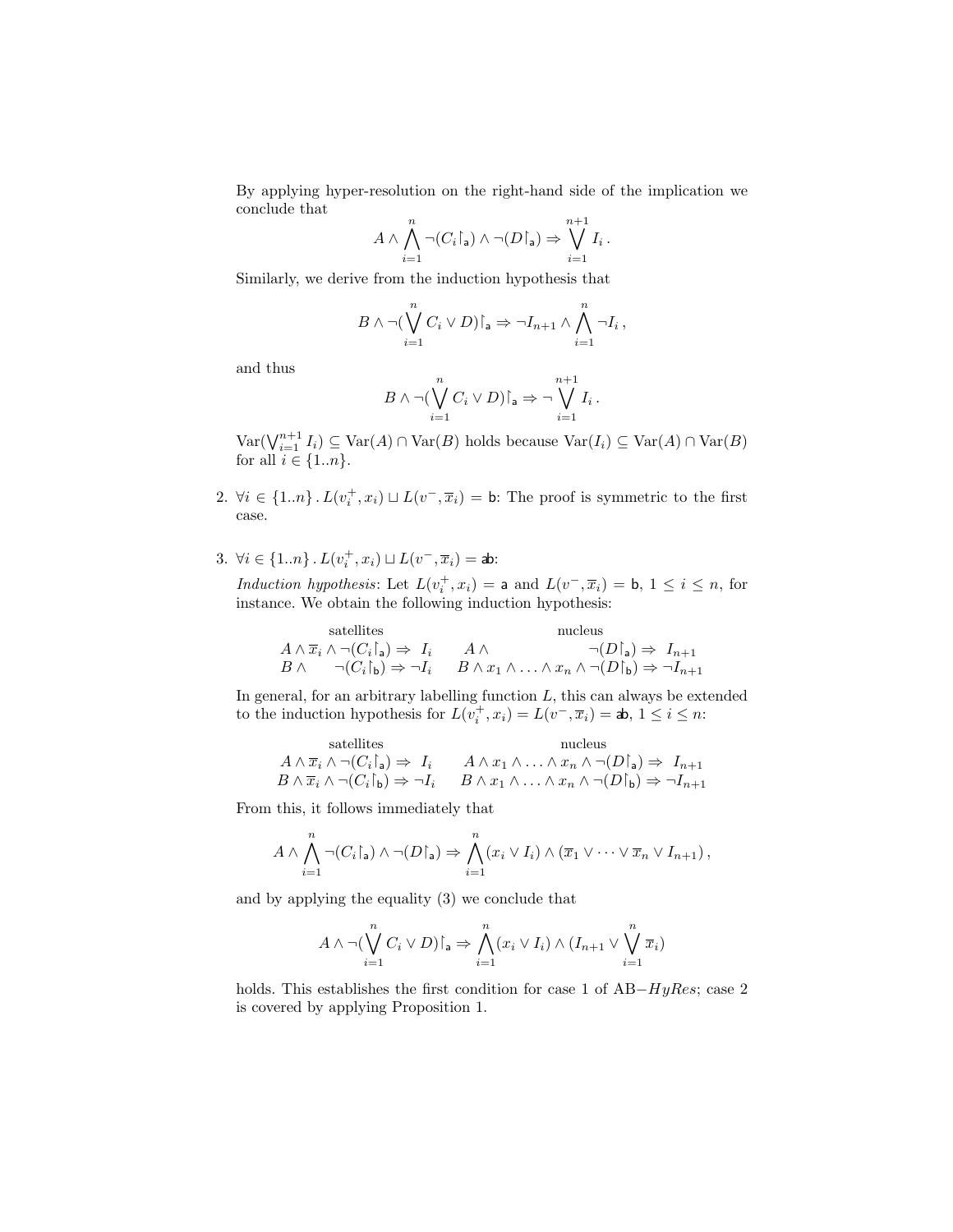Similarly, we derive

$$
B \wedge \neg (\bigvee_{i=1}^{n} C_{i} \vee D)\mathfrak{f}_{b} \Rightarrow \bigwedge_{i=1}^{n} (x_{i} \vee \neg I_{i}) \wedge (\overline{x}_{1} \vee \cdots \vee \overline{x}_{n} \vee \neg I_{n+1}).
$$

Note that this already establishes condition 2 for case 2 of AB−HyRes. By repeated application of resolution, one can further show that the right-hand side of this implication is inconsistent with  $\bigwedge_{i=1}^n (x_i \vee I_i) \wedge (\overline{x}_1 \vee \cdots \vee \overline{x}_n \vee I_{n+1}).$ It follows that

$$
B \wedge \neg (\bigvee_{i=1}^{n} C_{i} \vee D)\mathcal{L}_{b} \Rightarrow \neg \left(\bigwedge_{i=1}^{n} (x_{i} \vee I_{i}) \wedge (I_{n+1} \vee \bigvee_{i=1}^{n} \overline{x}_{i})\right),
$$

which covers case 1 of  $AB-HyRes$ .

Note that  $x_i \in \text{Var}(A) \cap \text{Var}(B)$  due to  $L(v_i^+, x_i) \sqcup L(v^-, \overline{x}_i) = \text{ab}$  (for  $1 \leq$  $i \leq n$ ) and Definition 5, and therefore  $\text{Var}(\bigwedge_{i=1}^n (x_i \vee I_i) \wedge (I_{n+1} \vee \bigvee_{i=1}^n \overline{x}_i)) \subseteq$  $Var(A) \cap Var(B)$  holds.

 $\blacksquare$ 

**Lemma 1.** Let L and L' be labelling functions for an  $(A, B)$ -refutation R. If  $L(v,t) \preceq L'(v,t)$  holds for all initial vertices v and literals  $t \in \ell(v)$ , then  $L \preceq L'$ .

*Proof:* We show that  $L(v, t) \preceq L'(v, t)$  for all v in R by structural induction.

*Base case.* If v in R is an initial vertex,  $L(v,t) \preceq L'(v,t)$  holds by assumption.

Induction hypothesis: For an internal vertex  $v$  and literal  $t$ :

satellites  $(1 \leq i \leq n)$  nucleus  $L(v_i^+, t) \preceq L'(v^+, t) \quad L(v^-, t) \preceq L'(v^-, t)$ 

Induction step. Let v be an internal vertex in R with ancestors  $\{v_1^+, \ldots, v_n^+, v^-\}$ , and let  $\ell_R(v_i^+) = C_i \vee x_i$  and  $\ell_R(v^-) = D \vee \overline{x}_1 \vee \cdots \vee \overline{x}_n$ .

We consider two cases:

- 1. If  $t \notin \ell(v)$ , then  $L(v,t) = L'(v,t) = \perp$ .
- 2. If  $t \in \ell(v)$ , there are three cases:
	- If  $L(v,t) = b$ , then  $L(v,t) \preceq L'(v,t)$  because b is the infimum of  $(S, \preceq)$ , as indicated in the Hasse diagram to the right.
	- If  $L(v, t) =$  ab then ab  $\preceq L'(v, t)$ . If not,  $L'(v, t)$  must be b, implying that  $L'(v_i^+, t)$  with  $1 \leq i \leq n$  and  $L'(v^-, t)$  are all b by the definition of  $\sqcup$ . By the induction hypothesis, we further conclude that for all  $i \in \{1..n\}$  it holds that  $L(v_i^+, t) = L(v^-, t) = b$ , leading to a contradiction. b ab a ⊥
	- If  $L(v,t)$  = a then, by the induction hypothesis,  $L'(v_i^+,t)$  (where  $1 \leq i \leq n$  and  $L'(v^-, t)$  are either a or  $\perp$ . In all cases, the lemma holds.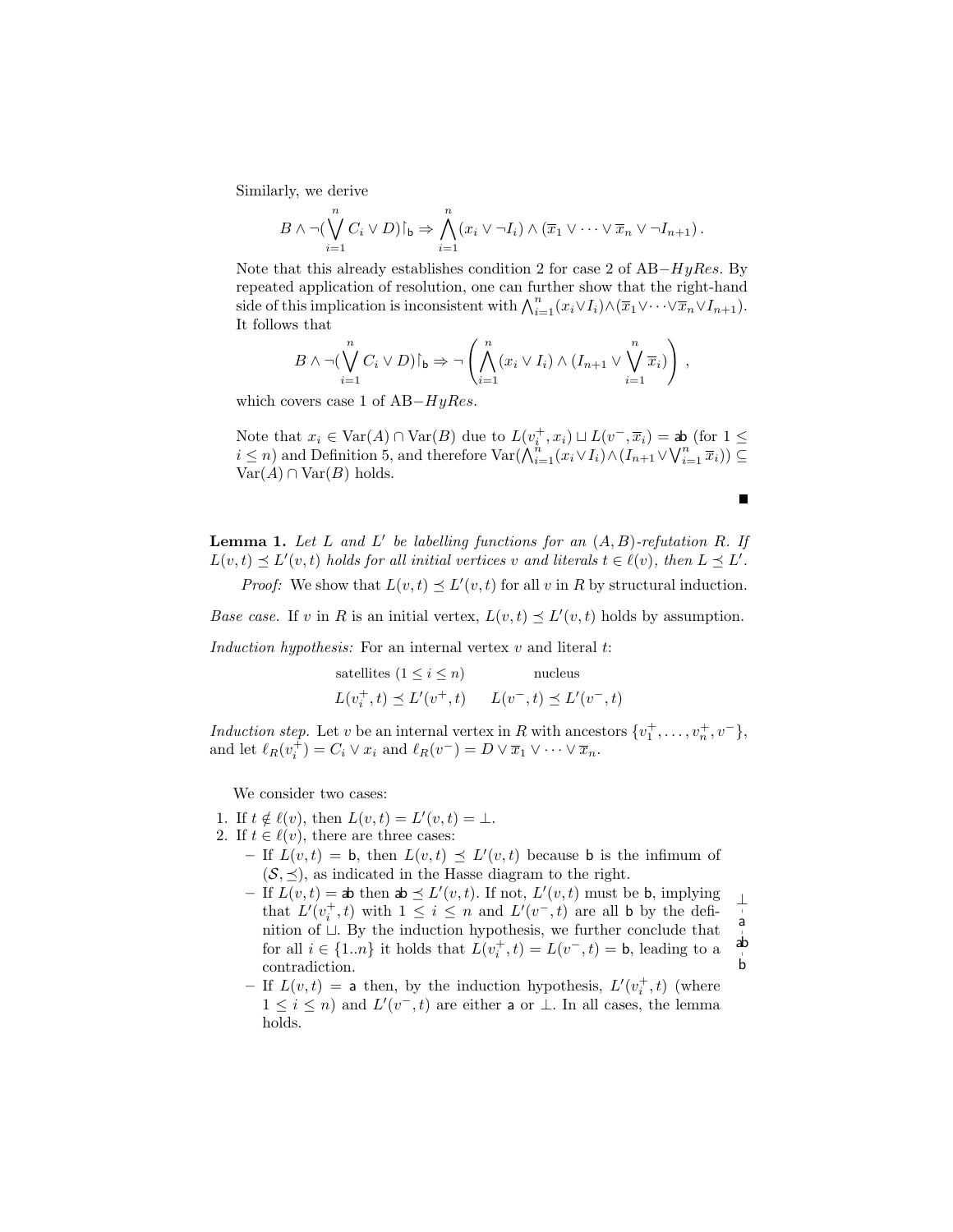**Theorem 3.** If L and L' are labelling functions for an  $(A, B)$ -refutation R (R being a hyper-resolution proof) and  $L \preceq L'$  such that  $\mathsf{ltp}_i(L,R)$  as well as  $\mathsf{ltp}_i(L',R)$  are defined, then  $\mathsf{ltp}_i(L,R) \Rightarrow \mathsf{ltp}_i(L',R)$  (for a fixed  $i \in \{1,2\}$ ).

*Proof:* We prove Theorem 3 by structural induction over  $R$ . For any vertex v in R, let  $I_v$  and  $I'_v$  be the partial interpolants due to  $\text{ltp}(L, R)$  and  $\text{ltp}(L', R)$ , respectively. We show that  $I_v \Rightarrow I'_v \vee \ell_R(v)|_{\mathbf{\dot{a}},L,L'}$  for all vertices v, where

$$
\ell_R(v)|_{\mathbf{ab}, L, L'} \stackrel{\text{def}}{=} \{ t \in \ell_R(v) \, | \, L(v, t) \sqcup L'(v, t) = \mathbf{ab} \}.
$$

This establishes  $I_v \Rightarrow I'_v$  for the sink to show that  $\text{ltp}(L, R) \Rightarrow \text{ltp}(L', R)$ .

Base case. Let v be an initial vertex and let  $\ell_R(v) = C$ .

- 1. If  $C \in A$ , then  $I_v = C \rvert_{\mathbf{b},L}$  and  $I'_v = C \rvert_{\mathbf{b},L'}$ . We need to show that  $C \rvert_{\mathbf{b},L} \subseteq$  $C|_{\mathbf{b},L'} \vee C|_{\mathbf{ab},L,L'}$ . For any  $t \in C|_{\mathbf{b},L}$ , if  $L(v,t) \neq L'(v,t)$  then  $L(v,t) \sqcup$  $L'(v,t) = \mathbf{a}$ , and therefore  $t \in C|_{\mathbf{a}$ ,  $L, L'}$ . Otherwise,  $L(v,t) = L'(v,t) = \mathbf{b}$ , and therefore  $t \in C\vert_{\mathbf{b},L'}$ .
- 2. If  $C \in B$ , then  $I_v = \neg(C|_{a,L})$  and  $I'_v = \neg(C|_{a,L'})$ . The proof that  $C|_{a,L'} \subseteq$  $C|_{\mathbf{a},L} \vee C|_{\mathbf{a}\mathbf{b},L,L'}$  is analogous to the first case.

Induction step. We first prove a useful intermediate result. Let  $v$  be an internal vertex of R with ancestors  $\{v_1^+, \ldots, v_n^+, v^-\}$ . We claim that

$$
\left(\bigvee_{i=1}^{n} (\ell(v_i^+) \setminus \{x_i\})|_{\mathbf{\hat{a}}, L, L'} \vee (\ell(v^-) \setminus \{\overline{x}_1, \dots, \overline{x}_n\})|_{\mathbf{\hat{a}}, L, L'}\right) \Rightarrow \ell(v)|_{\mathbf{\hat{a}}, L, L'} \quad (4)
$$

for arbitrary locality preserving labelling functions  $L$  and  $L'$ . We prove (4) by showing that any  $t$  contained in clause of the left-hand side of the implication must also be contained in  $\ell(v)|_{\mathbf{\dot{a}},L,L'}$ . This holds because for any  $u \in \{v_1^+, \ldots, v_n^+, v^-\}$  and  $t \in \ell(u)$  with  $var(t) \neq x_i$  (for  $1 \leq i \leq n$ ) if  $L(u, t) \sqcup$  $L'(u,t) =$  ab then  $L(v,t) \sqcup L'(v,t) =$  ab since, according to Definition 1,  $L(v,t) =$  $L(v_1^+, t) \sqcup \cdots \sqcup L(v_n^+, t) \sqcup L(v^-, t)$  and  $L'(v, t) = L'(v_1^+, t) \sqcup \cdots \sqcup L'(v_n^+, t) \sqcup L'(v^-, t)$ .

For the induction step, let v be an internal vertex in R and let  $\ell_R(v_i^+)$  =  $(x_i \vee C_i)$  and  $\ell_R(v^-) = (\overline{x}_1 \vee \cdots \vee \overline{x}_n \vee D)$ , and let  $\ell_R(v) = \bigvee_{i=1}^n C_i \vee D$ . Partial interpolants are indicated as before.

Induction hypothesis:

satellites 
$$
(1 \leq i \leq n)
$$
 nucleus  
\n
$$
I_{v_i^+} \Rightarrow I'_{v_i^+} \vee (x_i \vee C_i)|_{\mathbf{ab}, L, L'} \qquad I_{v^-} \Rightarrow I'_{v^-} \vee (\overline{x}_1 \vee \cdots \vee \overline{x}_n \vee D)|_{\mathbf{ab}, L, L'}
$$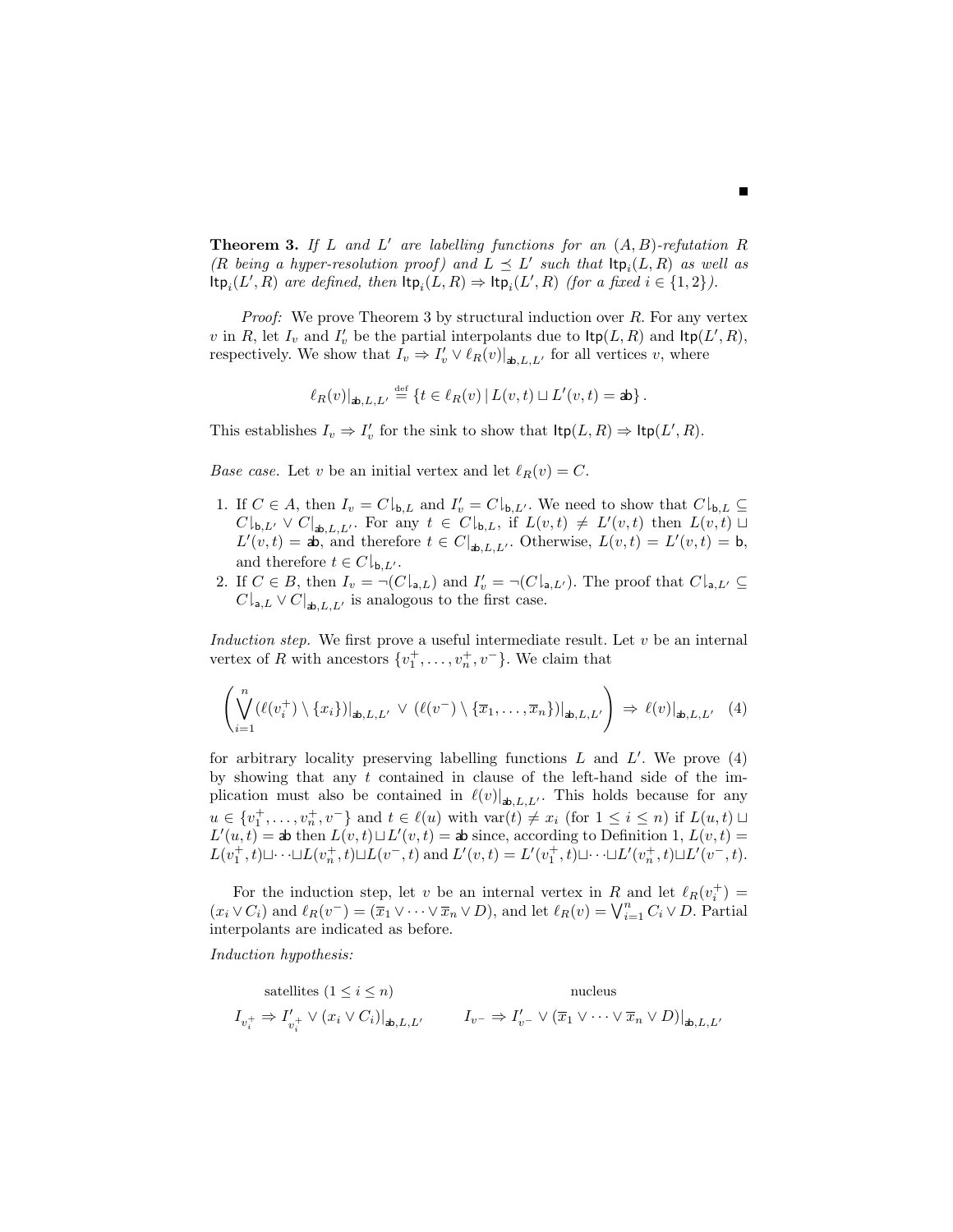Recall from the proof of Lemma 1, that if  $L(v_i^+, x) \preceq L'(v_i^+, x)$  (for all  $i \in \{1..n\}$  and  $L(v^-, \overline{x}) \preceq L'(v^-, \overline{x})$ , then,

$$
L(v_1^+, x) \sqcup \cdots \sqcup L(v_1^+, x) \sqcup L(v^-, \overline{x}) \preceq
$$
  

$$
L'(v_1^+, x) \sqcup \cdots \sqcup L'(v_1^+, x) \sqcup L'(v^-, \overline{x}).
$$
 (5)

For the induction step, let  $\ell(v_i^+) = (x_i \vee C_i)$  and  $\ell(v^-) = (\overline{x}_1 \vee \cdots \vee \overline{x}_n \vee D)$ . We assume that  $\forall i \in \{1..n\}$ .  $L(v_i^+, x_i) \sqcup L(v^-, \overline{x}_i) = \text{c}$  (for a fixed c) and perform a case split on c. I and I' denote the partial interpolants due to  $\text{ltp}(L, R)$  and  $\textsf{ltp}(L',R)$ , respectively.

1.  $\forall i \in \{1..n\}$ .  $L(v_i^+, x_i) \sqcup L(v^-, \overline{x}_i) = \mathsf{a}:$ 

Then  $I_v = \bigvee_{i=1}^n I_{v_i^+} \vee I_{v^-}$ , and from (5) we conclude that for all  $i \in \{1..n\}$ it holds that  $L'(v_i^+, x_i) \sqcup L'(v^-, \overline{x}_i) = a$ , and therefore  $I'_v = \bigvee_{i=1}^n I'_v$  $v_{v_i^+}^{\prime} \vee I_{v^-}^{\prime}.$ Moreover,  $L'(v_i^+, x_i) = L'(v^-, \overline{x}_i) = a$  for  $1 \le i \le n$ , and therefore, the induction hypothesis can be simplified to

$$
\begin{aligned} &\text{satellites } (1 \leq i \leq n) &&& \text{nucleus} \\ &I_{v_i^+} \Rightarrow I_{v_i^+}' \vee C_i|_{\mathbf{ab}, L, L'} &&& I_{v^-} \Rightarrow I_{v^-}' \vee D|_{\mathbf{ab}, L, L'}\,. \end{aligned}
$$

We derive  $I_v \Rightarrow \left(\bigvee_{i=1}^n (I'_i)\right)$  $\big\langle v_i^+ \vee C_i \big|_{\mathbf{\dot{a}},L,L'} \big\rangle \vee (I'_{v^-} \vee D|_{\mathbf{\dot{a}},L,L'}) \Big)$ , and by applying (4), we obtain  $I_v \Rightarrow \bigvee_{i=1}^n I'_i$  $v_{v_i}^{\prime} \vee I_{v^-}^{\prime} \vee (\bigvee_{i=1}^n C_i \vee D) \big|_{\mathbf{ab}, L, L^{\prime}}$ , which is equivalent to  $I_v \Rightarrow I'_v \vee \ell(v)|_{\mathbf{ab}, L, L'}$ .

$$
2. \ \forall i \in \{1..n\} \, . \, L(v_i^+,x_i) \sqcup L(v^-, \overline{x}_i) = \text{ab} \colon
$$

We distinguish two cases for AB−HyRes.

In the first case,  $I_v = \bigwedge_{i=1}^n (x_i \vee I_{v_i^+}) \wedge (I_{v^-} \vee \bigvee_{i=1}^n \overline{x}_i)$ , and by applying the induction hypothesis we derive

$$
I_v \Rightarrow \left( \bigwedge_{i=1}^n (x_i \vee I'_{v_i^+} \vee (x \vee C_i)|_{\mathbf{\hat{a}}, L, L'}) \wedge \right. (\overline{x}_1 \vee \cdots \vee \overline{x}_n \vee I'_{v^-} \vee (\overline{x}_1 \vee \cdots \overline{x}_n \vee D)|_{\mathbf{\hat{a}}, L, L'}) \right).
$$

Note that the right-hand side of this implication is equivalent to

$$
\left(\bigwedge_{i=1}^n (x_i \vee I'_{v_i^+} \vee C_i|_{\mathbf{ab}, L, L'}) \wedge (\overline{x}_1 \vee \cdots \vee \overline{x}_n \vee I'_{v^-} \vee D|_{\mathbf{ab}, L, L'})\right),
$$

which in turn implies

$$
\bigwedge_{i=1}^{n} (x_i \vee I'_{v_i^+} \vee (\bigvee_{i=1}^{n} C_i|_{\mathbf{\dot{a}},L,L'} \vee D|_{\mathbf{\dot{a}},L,L'}) \wedge
$$

$$
(\overline{x}_1 \vee \cdots \vee \overline{x}_n \vee I'_{v^-} \vee (\bigvee_{i=1}^{n} C_i|_{\mathbf{\dot{a}},L,L'} \vee D|_{\mathbf{\dot{a}},L,L'}).
$$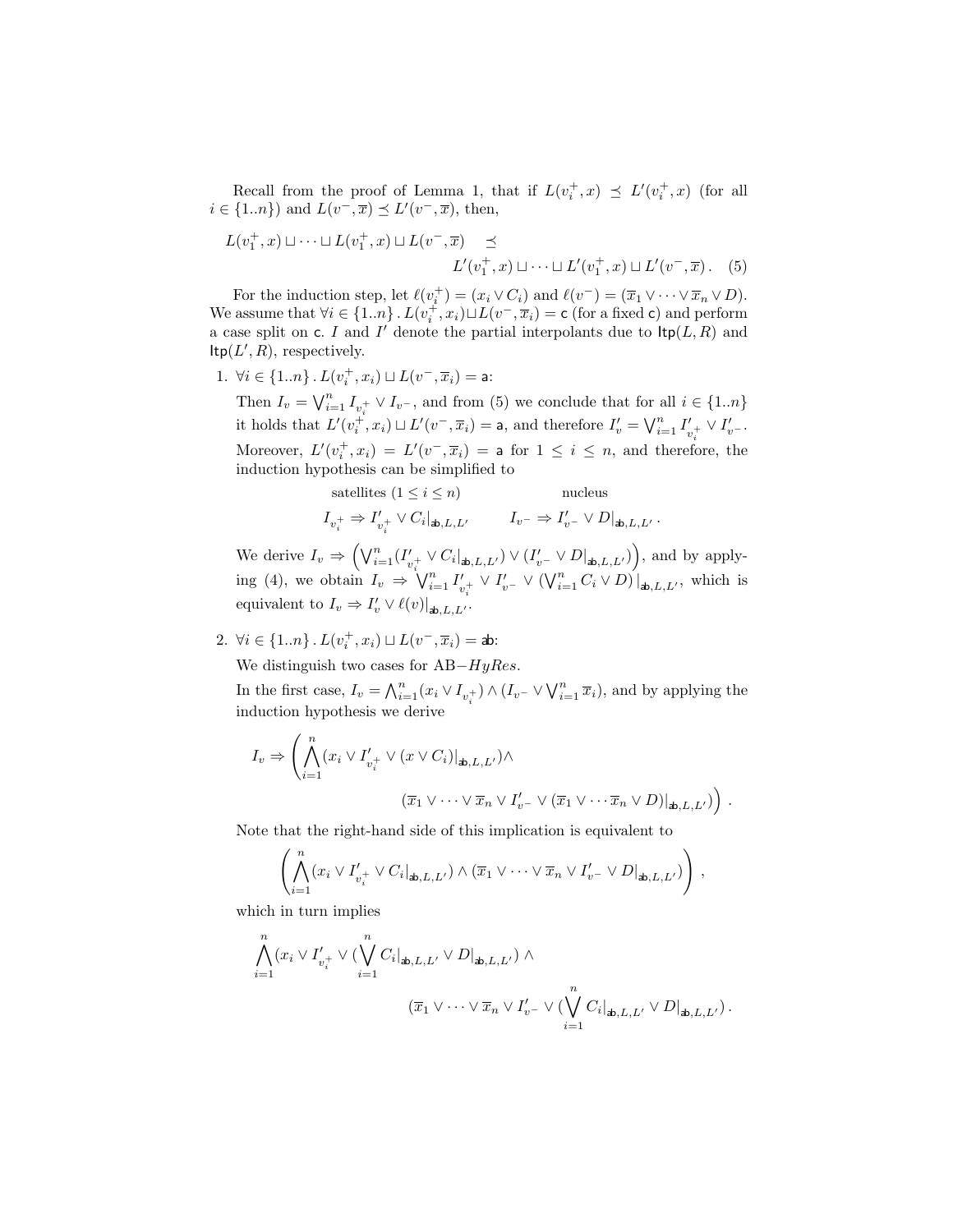By applying (4), we obtain

$$
I_v \Rightarrow \bigwedge_{i=1}^n (x_i \vee I'_{v^+}) \wedge (\overline{x}_1 \vee \cdots \vee \overline{x}_n \vee I'_{v^-}) \vee (\bigvee_{i=1}^n C_i \vee D)|_{\mathbf{ab}, L, L'},
$$

which establishes  $I_v \Rightarrow I'_v \vee \ell(v)|_{\mathbf{\dot{a}},L,L'}$  for the case in which  $L'(v_i^+,x) \sqcup$  $L'(v^-, \overline{x}_i) =$  ab for all  $i \in \{1..n\}$ . Moreover, since  $\bigwedge_{i=1}^n (x_i \vee I'_{v^+}) \wedge (\overline{x}_1 \vee \cdots \vee$  $\overline{x}_n \vee I'_{v^-}$ ) implies  $(\bigvee_{i=1}^n I'_i)$  $v_i^+ \vee I_{v^-}$ ) (by hyper-resolution), it also holds that  $I_v \Rightarrow I'_v \vee \ell(v)|_{\mathbf{\omega}, L, L'}$  if  $L'(v_i^+, x_i) \sqcup L'(v^-, \overline{x}_i) = \mathsf{a}$  (for  $1 \leq i \leq n$ ) and  $I'_v =$  $(\bigvee_{i=1}^{n} I'_i)$  $U'_{v_i^+} \vee I'_{v^-}$ ). From (5) we conclude that  $\exists i \, . \, L'(v_i^+, x) \sqcup L'(v^-, \overline{x}_i) = \mathsf{b}.$ 

In the second case,  $I_v = \bigvee_{i=1}^n (\overline{x}_i \wedge I_{v_i^+}) \vee (I_{v^-} \wedge \bigwedge_{i=1}^n x_i)$ , and by applying the induction hypothesis we derive

$$
I_v \Rightarrow \left( \bigvee_{i=1}^n (\overline{x}_i \wedge (I'_{v_i^+} \vee (x \vee C_i)|_{\mathbf{\dot{a}},L,L'})) \vee (x_1 \wedge \cdots \wedge x_n \wedge (I'_{v^-} \vee (\overline{x}_1 \vee \cdots \overline{x}_n \vee D)|_{\mathbf{\dot{a}},L,L'}))) \right),
$$

which implies

$$
I_v \Rightarrow \left( \bigvee_{i=1}^n ((\overline{x}_i \wedge I'_{v_i^+}) \vee C_i|_{\mathbf{ab}, L, L'}) \vee ((x_1 \wedge \cdots \wedge x_n \wedge I'_{v^-}) \vee D|_{\mathbf{ab}, L, L'}) \right),
$$

and by (4) we derive  $I_v \Rightarrow I'_v \vee (\bigvee_{i=1}^n C \vee D)|_{\mathbf{ab}, L, L'}$ , which establishes the correctness of our claim for the case in which  $L'(v_i^+, x) \sqcup L'(v^-, \overline{x}_i) = \mathbf{ab}$  for all  $i \in \{1..n\}$ . Moreover, since  $\bigvee_{i=1}^{n} (\overline{x}_i \wedge I'_{v+}) \vee (x_1 \wedge \cdots \wedge x_n \wedge I'_{v-})$  implies  $(\bigvee_{i=1}^{\tilde{n}} I_i)$  $\big\{v_i^+ \vee I'_{v^-}\big\}$ , it also holds that  $I_v \Rightarrow I'_v \vee \ell(v)|_{\mathbf{\Phi},L,L'}$  if  $L'(v_i^+,x_i) \sqcup$  $L'(v^-, \overline{x}_i) = \mathsf{a}$  (for  $1 \leq i \leq n$ ) and  $I'_v = (\bigvee_{i=1}^n I'_v)$  $v_i^{\prime} \lor I_{v^-}^{\prime}$ ). As previously,  $\exists i \,.\, L'(v_i^+,x) \sqcup L'(v^-,\overline{x}_i) = \mathsf{b} \text{ holds}.$ 

3.  $\forall i \in \{1..n\} \cdot L(v_i^+, x_i) \sqcup L(v^-, \overline{x}_i) = \mathsf{b}:$ 

Then  $I_v = \bigwedge_{i=1}^n I_{v_i^+} \wedge I_{v^-}$ . By (5), we need to distinguish three cases:

(a)  $\forall i \in \{1..n\} \cdot L'(v_i^+, x) \sqcup L'(v^-, \overline{x}_i) = \mathbf{b}:$ 

Then, as in case 1, the induction hypothesis can be simplified to  $I_{v_i^+}\Rightarrow$  $I'_{\cdot}$  $\bigcup_{v_i^+} \vee C_i \big|_{\mathbf{\dot{a}},L,L'}$  (where  $1 \leq i \leq n$ ) and  $I_{v^-} \Rightarrow I'_{v^-} \vee D \big|_{\mathbf{\dot{a}},L,L'}$ , and we  $\det$ <sub>o</sub>btain

$$
\bigwedge_{i=1}^{n} I_{v_i^+} \wedge I_{v^-} \Rightarrow \left( \bigwedge_{i=1}^{n} (I'_{v_i^+} \vee C_i|_{\mathbf{ab}, L, L'}) \wedge (I'_{v^-} \vee D|_{\mathbf{ab}, L, L'}) \right)
$$

.

By an argument similar to the one made in case 2 we derive  $I_v \Rightarrow$  $I'_v \vee (\bigvee_{i=1}^n C_i \vee D)\vert_{\text{ab}, L, L'}.$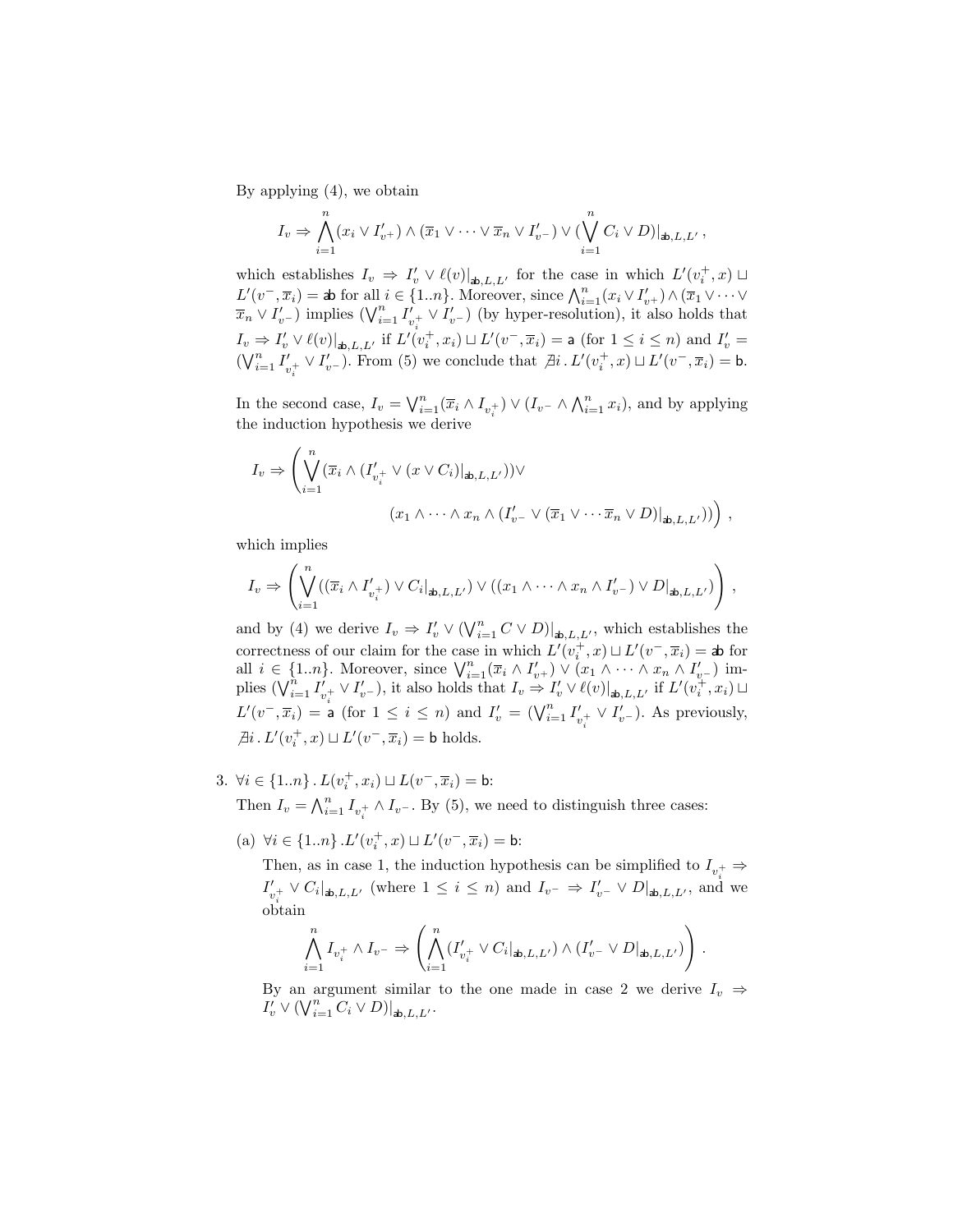(b)  $\forall i \in \{1..n\} \, .L'(v_i^+,x) \sqcup L'(v^-,\overline{x}_i) = \text{ab:}$ 

Then  $I'_v = \bigwedge_{i=1}^n (x_i \vee I'_v)$  $(v_i^+) \wedge (\overline{x}_1 \vee \cdots \vee \overline{x}_n \vee I'_{v^-})$  in the first case of  $AB-HyRes$ , and by applying the induction hypothesis we derive

$$
I_v \Rightarrow \bigwedge_{i=1}^n (I'_{v_i^+} \vee (x_i \vee C_i)|_{\mathbf{ab}, L, L'}) \wedge (I'_{v^-} \vee (\overline{x}_1 \vee \cdots \vee \overline{x}_n \vee D)|_{\mathbf{ab}, L, L'})
$$

The right-hand side of the implication in turn implies

$$
\bigwedge_{i=1}^{n} (x_i \vee I'_{v_i^+} \vee C_i|_{\mathbf{ab}, L, L'}) \wedge (\overline{x}_1 \vee \cdots \vee \overline{x}_n \vee I'_{v^-} \vee D|_{\mathbf{ab}, L, L'}), \qquad (6)
$$

and by further weakening (6) and applying (4) we derive

$$
I_v \Rightarrow \bigwedge_{i=1}^n (x_i \vee I'_{v_i^+}) \wedge (\overline{x}_1 \vee \cdots \vee \overline{x}_n \vee I'_{v^-}) \vee (\bigvee_{i=1}^n C_i \vee D)|_{\mathbf{a}, L, L'}.
$$
 (7)

Finally, (7) also establishes  $I_v \Rightarrow I'_v \vee (\bigvee_{i=1}^n C \vee D)|_{\mathbf{ab}, L, L'}$  for case 2 of AB−HyRes (by Proposition 1).

(c)  $\forall i \in \{1..n\} \ldotp L^\prime(v_i^+,x) \sqcup L^\prime(v^-,\overline{x}_i) = \textsf{ab}:$ 

Then  $I'_v = (\bigvee_{i=1}^n I'_i)$  $v_i^+\vee I_{v^-}'$ ). Since we have previously shown (7) and since furthermore  $\bigwedge_{i=1}^n (x_i \vee I'_i)$  $(v_i^+) \wedge (\overline{x}_1 \vee \cdots \vee \overline{x}_n \vee I'_{v^-})$  implies (by Proposition 1)  $\bigvee_{i=1}^{n} (\overline{x}_i \vee I_{v^+}') \vee (x_1 \wedge \cdots \wedge I_{v^+})$  $(v_i^+) \vee (x_1 \wedge \cdots \wedge x_n \wedge I'_{v^-}),$  which in turn implies  $\bigvee_{i=1}^n I'_i$ we conclude that  $I_v \Rightarrow I'_v \vee \ell(v)|_{\mathbf{\dot{a}},L,L'}}$ .  $v_i^{\prime} \vee I_{v^-}^{\prime},$ 

**Theorem 5.** Let R be a local and closed  $(A, B)$ -refutation. Then we can construct a hyper-resolution refutation  $H$  of  $(A, B)$  and a locality preserving labelling function L such that for each  $v \in V_R$  with  $\ell_R(v) \in \mathcal{L}(A) \cap \mathcal{L}(B)$  there exists a corresponding vertex  $u \in V_H$  such that  $\text{ltp}_{KV}(R)(v) \Leftrightarrow \text{ltp}_1(L, H)(u)$ .

*Proof:* By induction over the structure of the  $(A, B)$ -refutation R. Let  $I_v$ be the partial interpolant at a vertex  $v$ .

Base case. For each initial vertex  $v \in V_R$  we construct a vertex  $u \in V_H$  with  $\ell_H(u) = \ell_R(v)$ . First, consider the case that  $\ell_R(v) \in \mathcal{L}(A) \cap \mathcal{L}(B)$ . We distinguish two cases:

- 1.  $\ell_R(v) \in A$ : Then  $I_v = \ell_R(v)$ . Let  $L(u, \ell_R(v)) = \mathbf{b}$ , and since  $\ell_H(u) \in A$  we have  $I_u = I_v$ .
- 2.  $\ell_R(v) \in B$ : Then  $I_v = \neg \ell_R(v)$ . Let  $L(u, \ell_R(v)) = a$ , and since  $\ell_H(u) \in B$  we have  $I_u = I_v$ .

Otherwise,  $\ell_R(v) \notin \mathcal{L}(A) \cap \mathcal{L}(B)$ . Then  $L(u, \ell_H(u)) = a$  if  $\ell_R(v) \in A$  and  $L(u, \ell_H(u)) = b$  if  $\ell_R(v) \in B$ , and therefore and  $I_u = F$  or  $I_u = T$ , respectively.